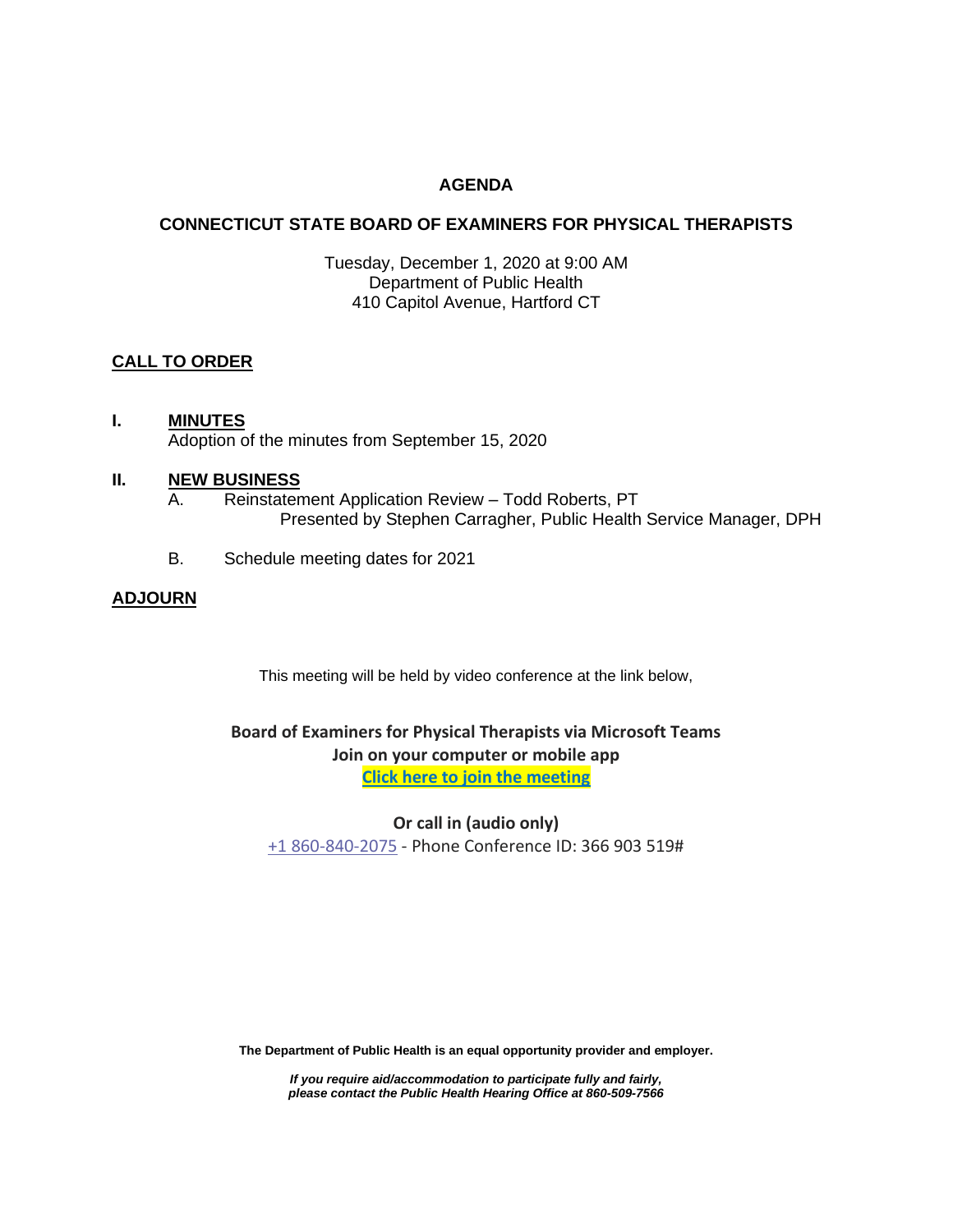*The following minutes are draft minutes which are subject to revision and which have not yet been adopted by the Board.*

The **Connecticut State Board of Examiners for Physical Therapists** held a meeting on September 15, 2020.

| <b>BOARD MEMBERS PRESENT:</b> | Laurie Devaney, PT<br>Michael J. Parisi, PT<br>James Ware, MD               |
|-------------------------------|-----------------------------------------------------------------------------|
| <b>BOARD MEMBERS ABSENT:</b>  | Andrea O'Brien, PT<br>Mary Lou Sanders, MS, BSN                             |
| <b>ALSO PRESENT</b>           | Stacy Schulman, Esq., Hearing Officer, DPH<br>Jeffrey Kardys, Board Liaison |

The meeting was called to order by Mr. Parisi at 9:03 a.m. All participants were present via Microsoft Teams.

#### **I. MINUTES**

The minutes from the April 7, 2020 meeting were reviewed. Ms. Devaney made a motion, seconded by Dr. Ware, to adopt the minutes. The motion passed.

#### **II. OFFICE OF LEGAL COMPLIANCE**

Keikhosrow Aboulian, P.T.- Petition No. 2018-1481 Brittany Allen, Staff Attorney, Department of Public Health presented a Consent Order in this matter. Attorney Jacqueline Maulucci was present on behalf of respondent. Ms. Devaney made a motion, seconded by Dr. Ware, to approve the Consent Order which imposes a reprimand and probation for a period of six months.

## **III.** *ADJOURNMENT*

There was no further business and the meeting was adjourned at 9:10 a.m.

Respectfully submitted, Michael J. Parisi, PT Connecticut State Board of Examiners for Physical Therapists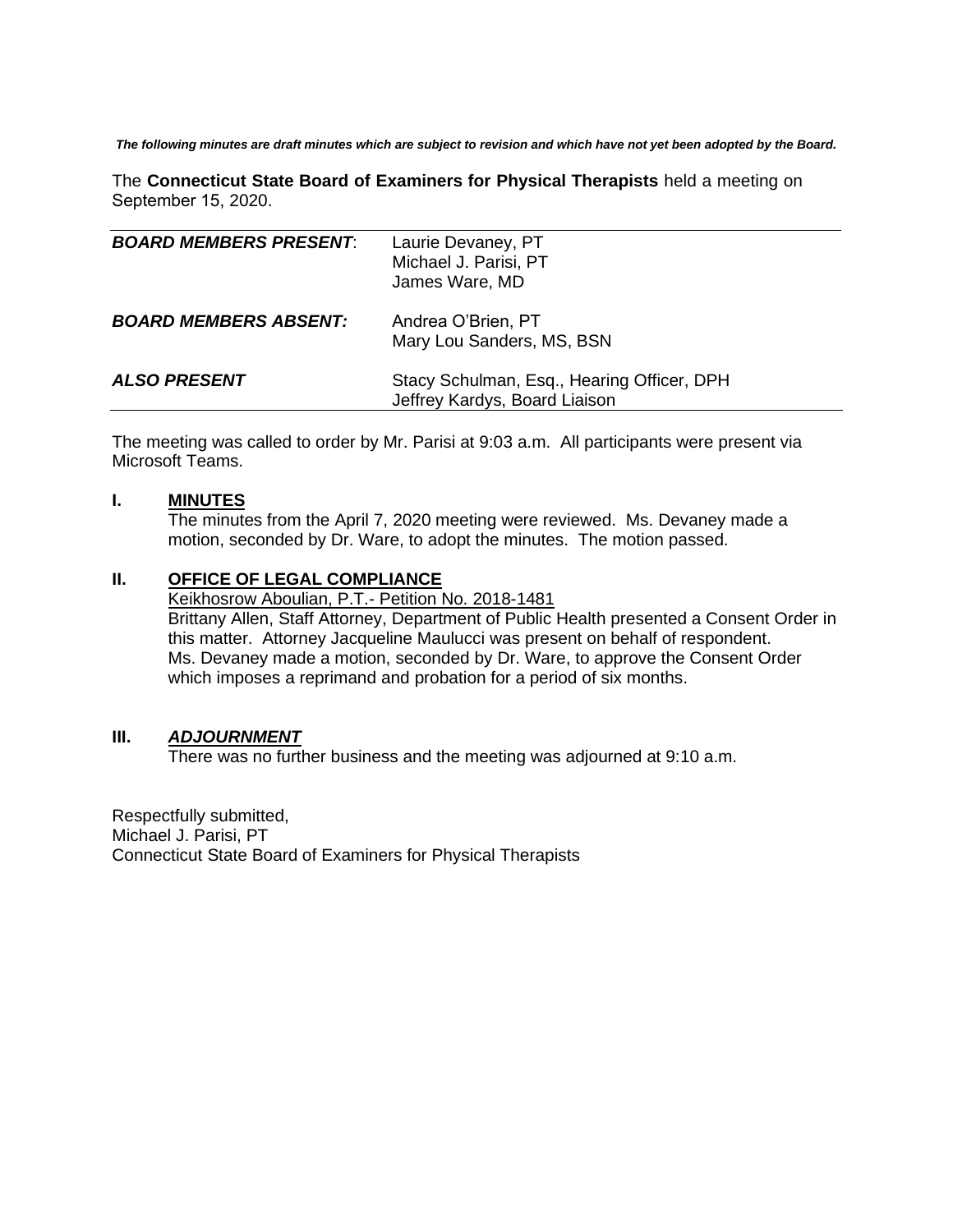TO: Connecticut Board of Examiners for Physical Therapists

FROM: Steve Carragher Public Health Services Manager Practitioner Licensing and Investigations Section

## RE: **Todd Roberts, License # 005897, Reinstatement of a Lapsed License**

Pursuant to the Regulations of Connecticut State Agencies, the Department shall refer applicants for reinstatement to the Board and seek its recommendation regarding the suitability of the applicant for reinstatement.

Please accept this as a summary of the documentation submitted in support of Mr. Roberts' reinstatement application.

## **History**:

- 1. Applicant graduated from the physical therapy program at the University of Connecticut in June, 1997.
- 2. Applicant was issued Connecticut physical therapist license September 12, 1997. Applicant voluntarily surrendered his license effective January 20, 2016. Applicant does not hold a physical therapist license in any other state.
- 3. Applicant's last date of practice as a physical therapist was in May 2015.
- 4. Applicant entered into a consent order (attached) with the Department on October 1, 2014, due to a federal conviction for obstructing a federal audit and improper billing during the time frame between April 2007‐March 2010. Based on the terms of the consent order, the license was reprimanded, fined and put on probation for 18 months. The terms of the probation included quarterly reviews of 20% of his patient records and within the first 4 months of probation he was required to successfully complete a course in professional ethics.
- 5. The Board issued a Memorandum of Decision (attached) on November 24, 2015, due to applicant's violation of probation. Applicant's license was suspended until he retained an approved supervisor. Following the suspension of his license, he remained on probation until September 30, 2016.
- 6. January 20, 2016‐ Mr. Roberts did not retain a supervisor. Applicant voluntarily surrendered his license effective January 20, 2016 (document attached).
- 7. Mr. Roberts completed 28.5 continuing education hours in May 2020 (certificates attached).

The Department is seeking a recommendation from the Board solely regarding the continuing education completed and whether any additional educational or examination requirement should be considered as part of the reinstatement application.

Applicant's disciplinary history will be reviewed further by the Department and a determination will be made by the Department whether to reinstate the license pursuant to the terms of a reinstatement consent order.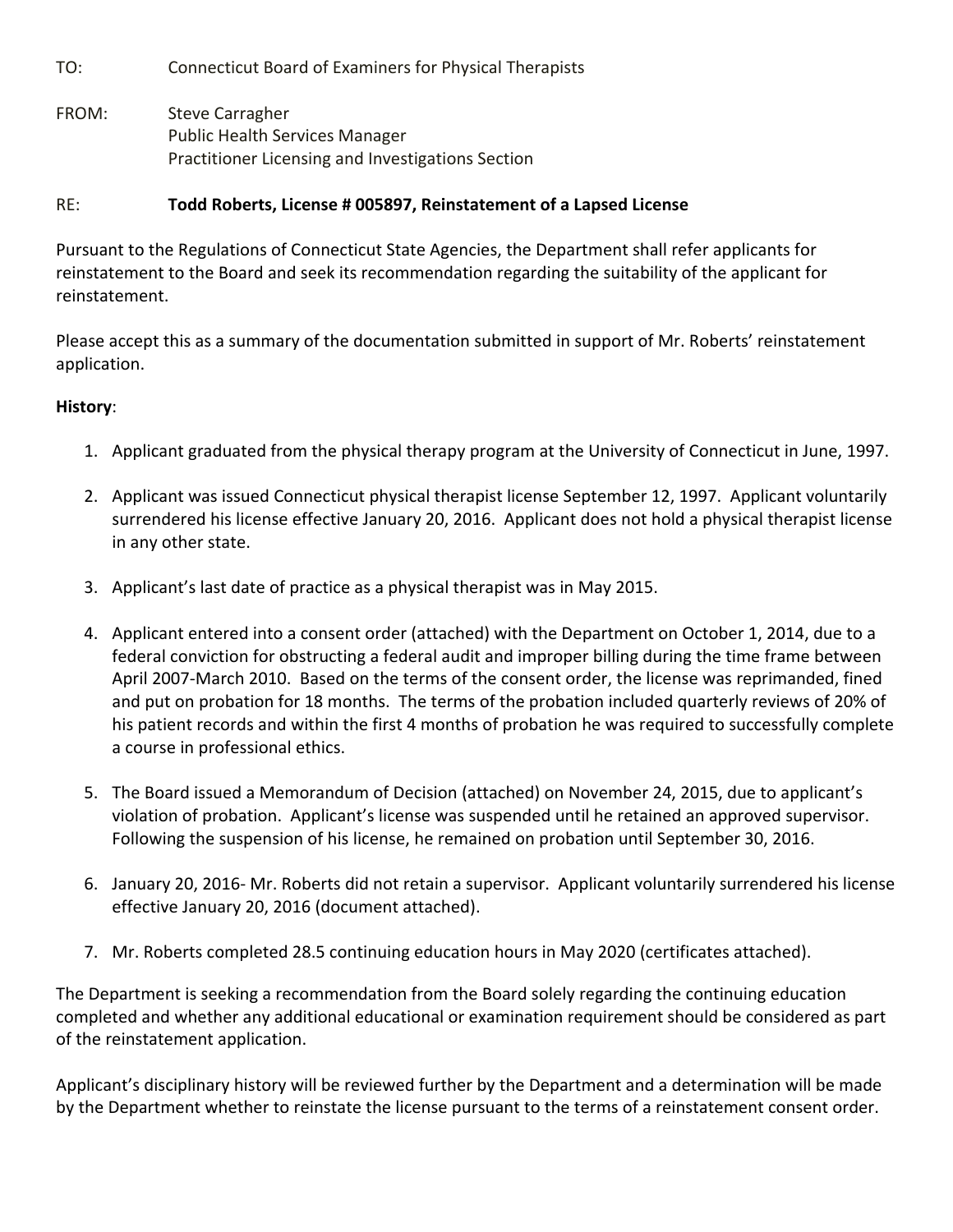## **STATE OF CONNECTICUT** DEPARTMENT OF PUBLIC HEALTH HEALTHCARE QUALITY AND SAFETY BRANCH

Re: Todd Roberts, PT License Number: 005897

Petition Number: 2015-1441

 $7/98 = 13.1$ 

## VOLUNTARY SURRENDER OF LICENSE AFFIDAVIT

Todd Roberts, being duly sworn, deposes and says:

- $\mathbf{1}$ . I am over the age of majority and understand the obligations of an oath.
- $2<sub>1</sub>$ I make this affidavit on the basis of personal knowledge.
- I am licensed by the Department of Public Health (hereinafter "the Department") to practice  $\overline{3}$ . physical therapy. I presently hold license number 005897.
- I hereby voluntarily surrender my license to practice as a physical therapist in the State of  $4.$ Connecticut as provided pursuant to Section 19a-17(d) of the General Statutes.
- $5<sub>1</sub>$ I understand and agree that if I seek a new license or to reinstate my license at any time in the future, the allegations contained in Petition Number 2015-1441 shall be deemed true. I further understand that any such application must be made to the Board (hereinafter "the Board") and the Department, and that the Board shall be a signatory to any order reinstating my license or granting me a new license.
- 6. I hereby waive any right to a hearing I may have regarding any request that my license be reinstated or that a new license be issued and also waive any right that I may have to appeal or otherwise challenge the disposition of any such request.
- $7<sub>1</sub>$ I understand and agree that this affidavit and the case file in Petition Number 2015-1441 are public documents, and I am executing this affidavit in settlement of the allegations contained in the above-referenced petition.
- I understand that this surrender of my license is reportable to the National Practitioner Data 8. Bank and the Healthcare Integrity and Protection Data Bank maintained by the United States Department of Health and Human Services and is public information.
- 9. I understand that this document has no effect unless and until it is executed by the Department; and that, upon execution, the Department will dismiss Petition No. 2015-1441.
- I understand that I have the right to consult with an attorney prior to signing this affidavit.  $10.$

VOLSUR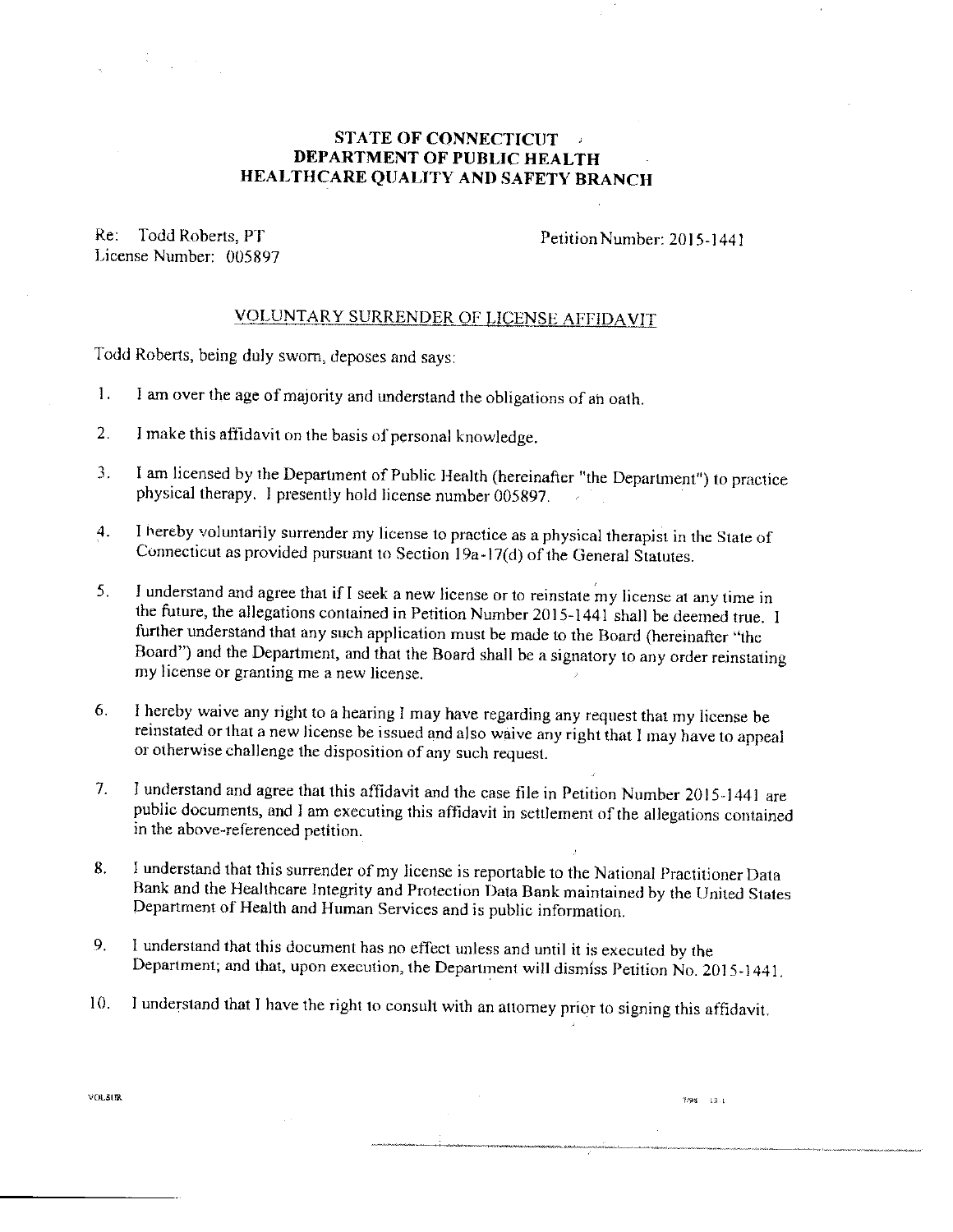$2016$ .

- I understand that the execution of this document has no bearing on any criminal liability 11. without the written consent of the Director of the Medicaid Fraud Control Unit or the Bureau Chief of the Division of Criminal Justice's Statewide Prosecution Bureau.
- I understand that the purpose of this agreement is to resolve the pending matter against my 12. license and is not intended to affect any claim of civil liability that might be brought against me.
- If applicable, I agree to comply with the provision of Section 19a-14-44 Regulations 13. Connecticut State Agencies.

Todd Roberts, Physical Therapist

day of

Subscribed and sworn to before me this

jay r. falcioni NOTARY PUBLIC, COMMISSION EXPIRES 16-31-20

ssioner of Superior Court

racon

Accepted:

Christian Andresen, Section Chief Practitioner Licensing and Investigations Healthcare Quality and Safety Branch

Date

-20 -1

 $7/98$  13-2

**VOLSUR**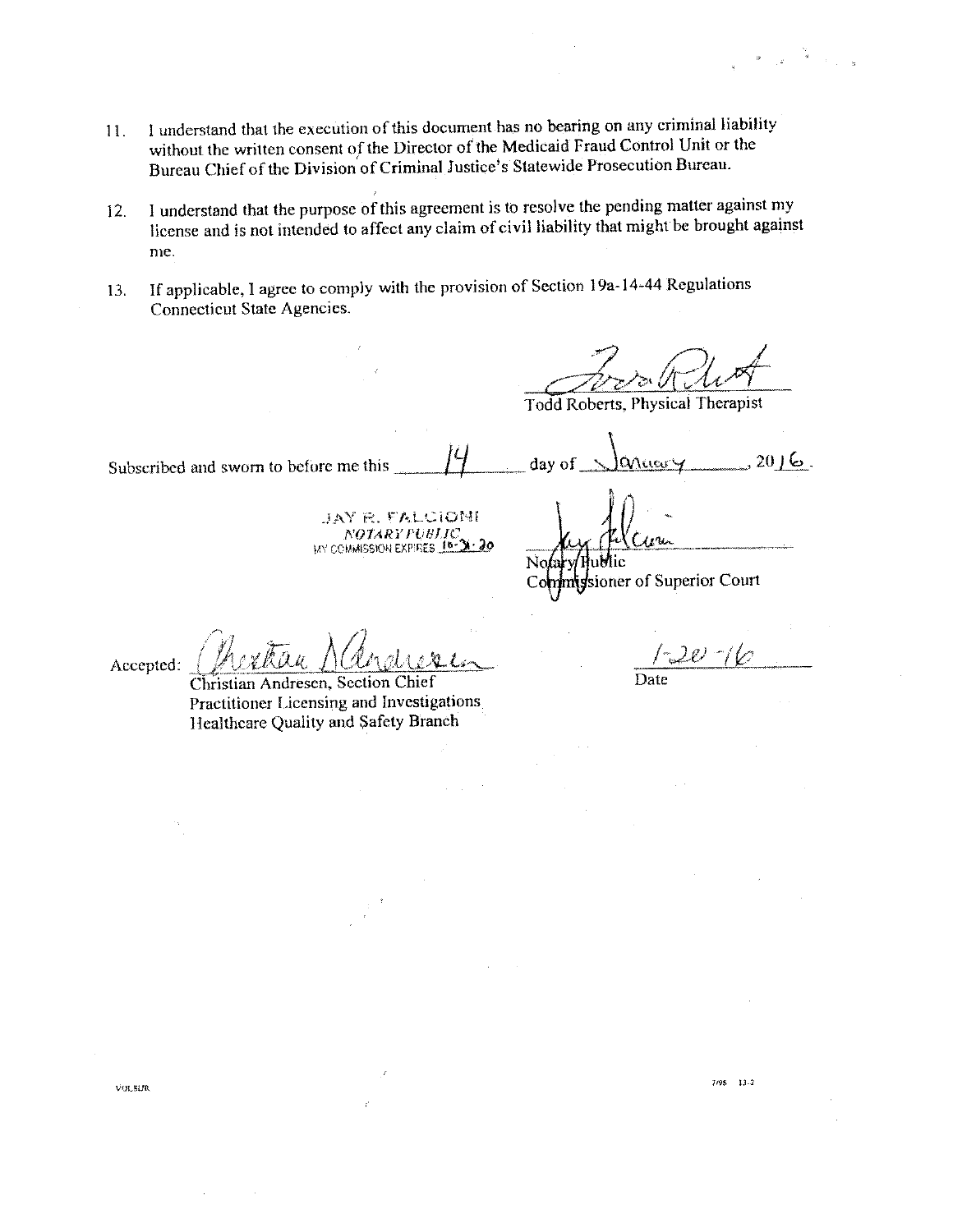

Jewel Mullen, M.D., M.P.H., M.P.A. Commissioner



Dannel P. Malloy Governor Nancy Wyman Lt. Governor

## **PUBLIC HEAL TH HEARING OFFICE**

November 30, 2015

Michael Neubert, Esq. Neubert, Pepe & Monteith, PC 195 Church Street, 13th Floor New Haven, CT 06510

**Via E-Mail and Certified Mail 91 7199 9991 7035 3415 6433** 

Matthew Antonetti, Principal Attorney Department of Public Health 410 Capitol Avenue, MS #12LEG PO Box 340308 Hartford, CT 06134-0308

**VIA EMAIL ONLY** 

## **RE: Todd Roberts, PT - Petition No. 2015-235**

Dear Attorney Neubert and Attorney Antonetti:

Enclosed please find a signed copy of the Memorandum of Decision issued by the **Connecticut State Board of Examiners for Physical Therapists** in the above-referenced matter.

Sincerely,

Jeffrey A. Kardys Administrative Hearings Specialist/Board Liaison Public Health Hearing Office

c: Tanya DeMattia, Assistant Attorney General Christian Andresen, Section Chief, Practitioner Licensing and Investigations Joelle Newton, Staff Attorney, Department of Public Health Olive Tronchin, Health Program Associate, Department of Public Health



Phone: (860) 509-8000 • Fax: (860) 509-7184 • VP: (860) 899-1611 410 Capitol Avenue, P.O. Box 340308 Hartford, Connecticut 06134-0308 www.ct.gov/dph *Affirmative Action/Equal Opportunity Employer*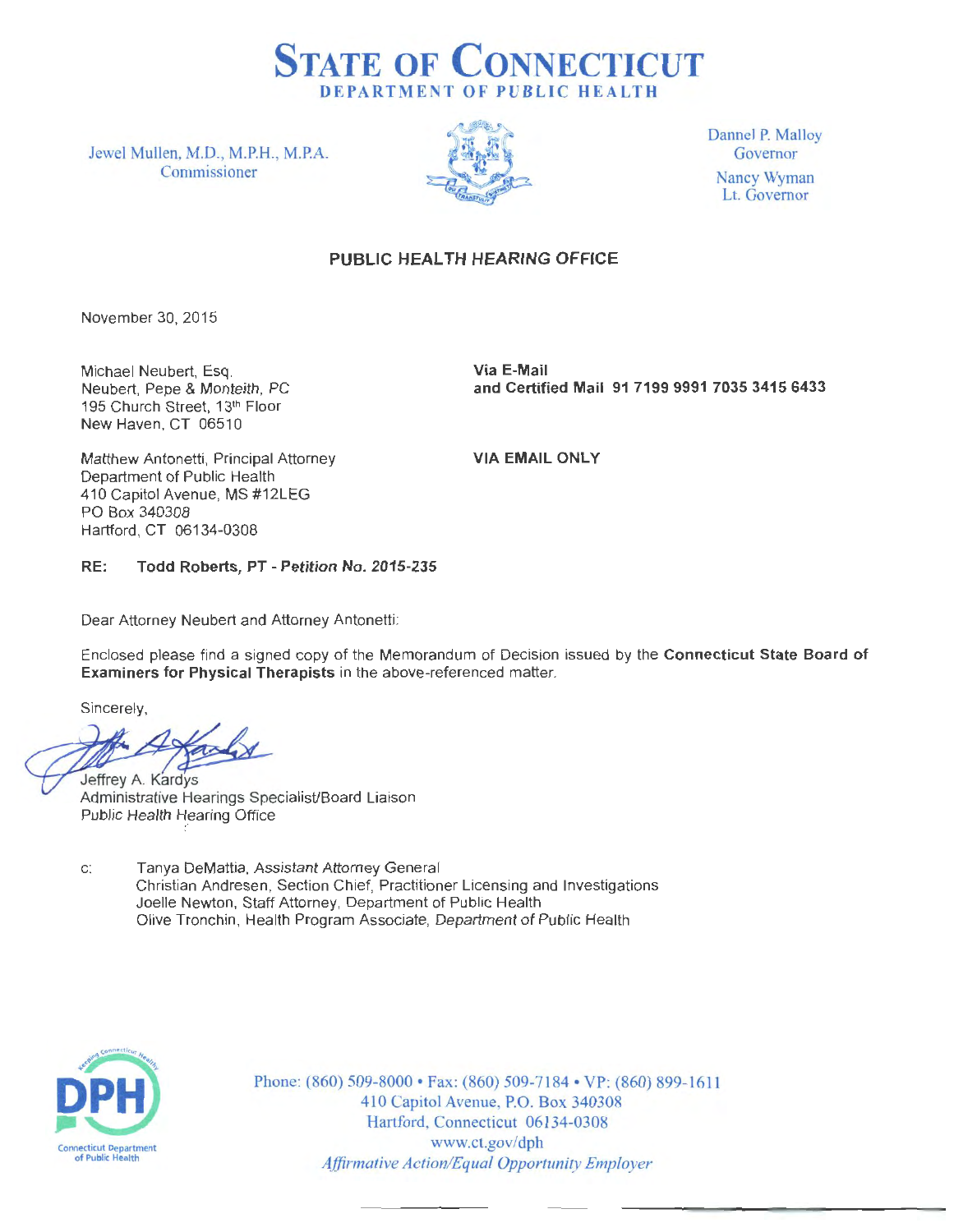## **STATE OF CONNECTICUT BOARD OF EXAMINERS FOR PHYSICAL THERAPISTS**

**Todd Roberts License No.: 005897**  **Petition No. 2015-235** 

#### **MEMORANDUM OF DECISION**

#### **I. BACKGROUND**

On July 2, 2015, the Department of Public Health ("Department") presented the Board of Examiners for Physical Therapists ("Board") with a Statement of Charges ("Charges'') against physical therapy license number 005897 held by Todd Roberts ('·Respondent"). Board Exhibit ("Bd. Ex.") 2. The Charges allege that Respondent's license is subject to disciplinary action under Connecticut General Statutes ("Statutes" or "Conn. Gen. Stat") §§ 19a-17 and 20-73a(a) because the Respondent violated certain provisions of a Consent Order, effective October 1, 2014, in Petition Number 2013-209. Bd. Ex. 2.

On July 14, 2015, at a meeting of the Board, the Department presented to the Board a Motion for Summary Suspension ("Motion") and the Charges to the Board. Bd. Ex. I. Based on the allegations in the Charges accompanying the Motion, the Board found that Respondent's continued practice in physical therapy presented a clear and immediate danger to public health and safety and, on July 14, 2015, ordered pursuant to Conn. Gen. Stat.§ 4-l 82(c) and§ 19a-17(c), that Respondent's license be summarily suspended pending a final determination by the Board of the allegations contained in the Charges ("Order"). Bd. Ex. 1.

On July 15, 2015, the Charges and Notice of Hearing ("Notice") and Order were mailed to Respondent, by certified and first class mail to 2 Wildwood Road, Old Saybrook, CT 06475, Respondent's address of record on file with the Department. Bd. Ex. 3 [Ex. 3 shows service by facsimile and email, not first class mail?]. The Notice instructed Respondent to appear before the Board on August 6, 2015, for a formal hearing to adjudicate the Charges. Bd. Ex. 3.

On July 20, 2015, a State Marshal served Respondent at usual place of abode with the Charges, Notice and Order. Bd. Ex. 3. On August 1, 2015, the certified mail was returned to the Department, stamped "return to sender," "unclaimed," and "unable to forward." Bd. Ex. 3.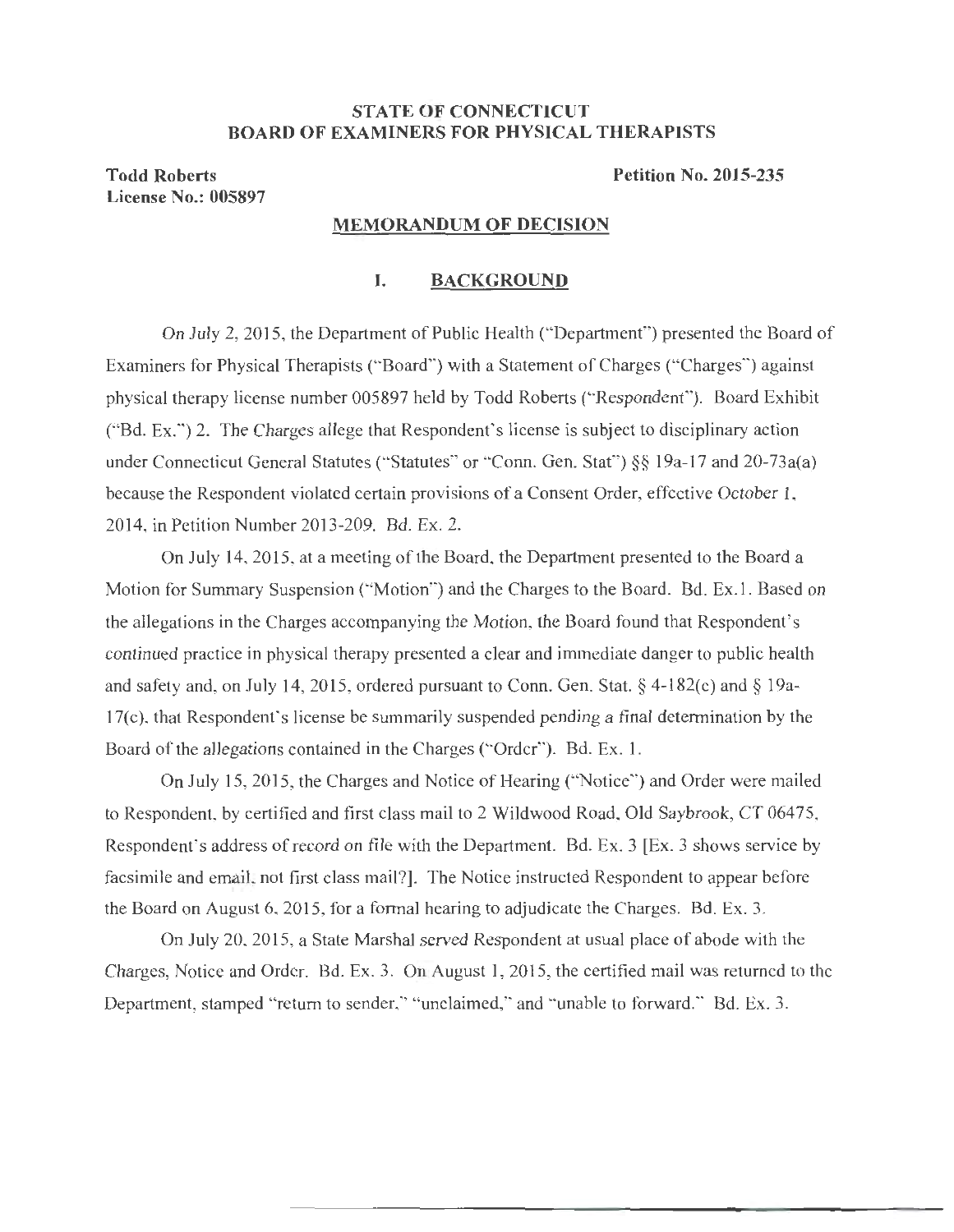On August 3, 2015, Respondent filed a Motion for Continuance, to which the Department did not object. Bd. Ex. 4. On August 3, 2015, the Board granted Respondent's Motion for a Continuance and rescheduled the hearing to August 13, 2015. Bd. Ex. 5.

On August 10, 2015, the Department filed a Motion to Deem Allegations Admitted based on Respondent's failure to file a timely Answer to the Charges. Bd. Ex. 6; Transcript ("Tr.") pp. 5-6.

On August 12, 2015, Respondent filed an Answer to the Charges and filed an Objection to the Department's Motion to Deem Allegations Admitted. Bd. Exs. 7, 8; Tr. p. 6.

On August 13, 2015, the Board denied the Department's Motion to Deem Allegations Admitted (Tr. pp. 6-8) and held an administrative hearing, in accordance with Conn. Gen. Stat. § 4-166 et seq. and Conn. State Agencies§ I 9a-9-1 et seq. ("Regulations"), to adjudicate Respondent's case. Respondent was present and was represented by Attorney Michael Neubert; Attorney Joelle Newton represented the Department. Both parties were afforded the opportunity to present witnesses and evidence, examine witnesses, and provide argument on all issues.

Al I Board members involved in this decision received copies of the entire record and attest that they have either heard the case or read the record in its entirety. The Board's decision is based entirely on the record and the specialized professional knowledge of the Board in evaluating the evidence. *See,* Conn. Gen. Stat. § 4-178; *Pel v. Department of Health Services,*  228 Conn. 651, 666 (1994). To the extent the findings of fact actually represent conclusions of law, they should be so considered, and vice versa. *SAS Inst., Inc., v. S* & *H Computer Systems, Inc.,* 605 F.Supp. 816 (Md. Tenn. 1985).

#### **II. ALLEGATIONS**

- I. In paragraph one of the Charges, the Department alleges that Respondent, of Old Saybrook, Connecticut, is, and has been at all times referenced in the Charges, the holder of Connecticut physical therapy license number 005897.
- 2. In paragraph two of the Charges, the Department alleges that on September 30, 2014, the Board ordered a Consent Order in Petition Number 2013-209, effective on October 1, 2014, based on Respondent's guilty plea to obstructing a federal Medicare audit. The Consent Order placed Respondent's license on probation for 18 months and required him, in part, to obtain the services of an approved supervisor to conduct quarterly random reviews of his patient records, including patient billing records, and to provide written supervisor reports quarterly to the Department.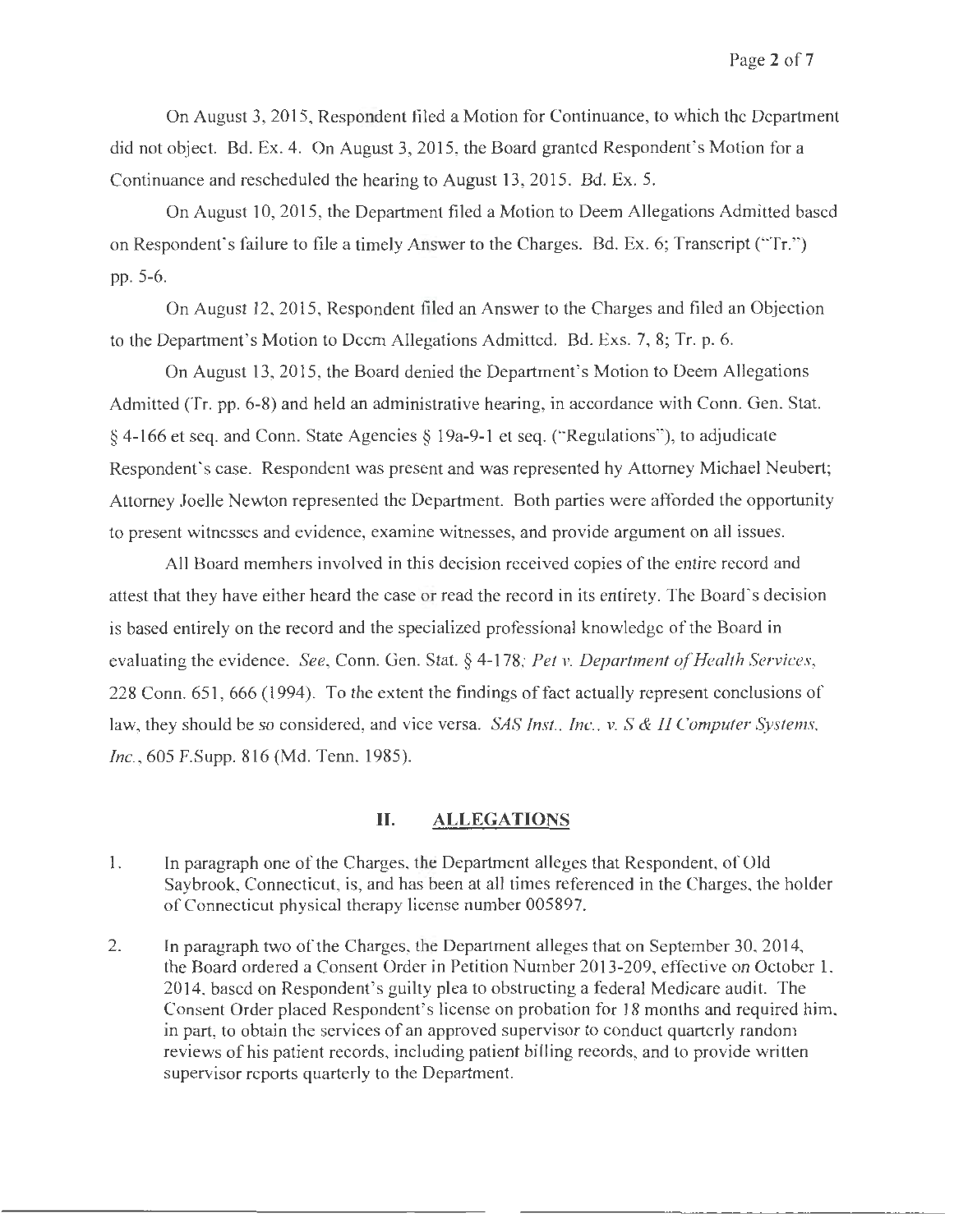- 3. In paragraph three of the Charges, the Department alleges that to date, Respondent has failed to obtain the services of an approved supervisor to conduct any review of his patient records and has failed to provide any written supervisor reports to the Department as required pursuant to the Consent Order.
- 4. In paragraph four of the Charges, the Department alleges that the Consent Order further requires Respondent to refrain from practicing as a physical therapist, upon request by the Department, for a period not to exceed 45 days in the event Respondent violates a term of the Consent Order.
- 5. In paragraph five of the Charges, the Department alleges that on one or more occasions during the course of approximately March through June 2015, Respondent continued to practice as a physical therapist despite the Department's requests to refrain from such practice.
- 6. In paragraph six of the Charges, the Department alleges that Respondent's conduct as described above constitutes violations of the terms of probation as set forth in the Consent Order, and subjects Respondent's license to revocation or other disciplinary action authorized by Conn. Gen. Stat. § 19a-17 and § 20-73a(a).

# **Ill. FINDINGS OF FACT**

- I. Respondent, of Old Saybrook, Connecticut is, and has been at all times referenced in the Charges, the holder of Connecticut physical therapy license number 005897. Bd. Ex. 7.
- 2. On September 30, 2014, the Board ordered a Consent Order in Petition Number 2013- 209, effective on October **1,** 2014, based on Respondent's guilty plea to obstructing a federal Medicare audit. The Consent Order placed Respondent's license on probation for 18 months and required him, in part, to obtain the services of an approved supervisor to conduct quarterly random reviews of his patient records, including patient billing records, and to provide written supervisor reports quarterly to the Department. Tr. pp. 31-32, 77- 78, 89-90, 97.
- 3. To date, Respondent has failed to obtain the services of an approved supervisor to conduct any review of his patient records and has failed to provide any written supervisor reports to the Department as required pursuant to the Consent Order. Dept. Ex. 2, pp.1, 3-6, 13-16; Tr. pp. 32-34, 47, 49-54, 81-83, 100-109, 112, 114, 119.
- 4. The Consent Order further requires Respondent to refrain from practicing as a physical therapist, upon request by the Department, for a period not to exceed 45 days in the event Respondent violates a term of the Consent Order. Bd. Ex. 7; Dept. Ex. 1, p. 6; Dept. Ex. 2, pp. 7-9; Tr. pp. 34-37, 54-59.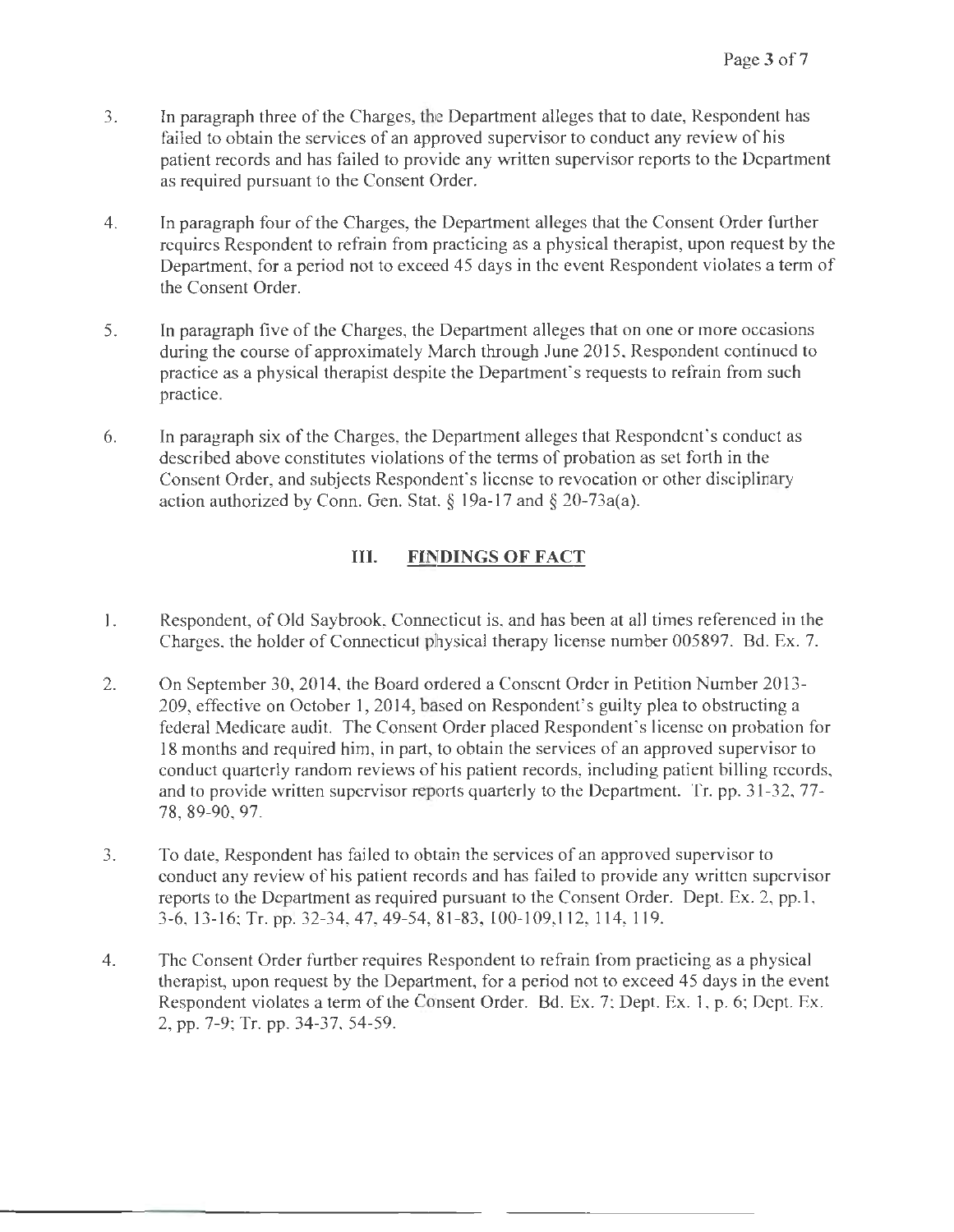5. The evidence is insufficient to establish that on one or more occasions during the course of approximately March through June 2015, Respondent continued to practice as a physical therapist despite the Department's requests to refrain from such practice. Dept. Ex. 2, pp. 11-12; Tr. pp. 43-44, 112-113, 116-118, 121-122.

## **IV. DISCUSSION AND CONCLUSIONS OF LAW**

Pursuant to Conn. Gen. Stat. § 20-73a, the Board may take any of the actions set forth in Conn. Gen. Stat. § 19a-17 for conduct that fails to conform to the accepted standards of practice of physical therapy brought against any person licensed as a physical therapist. Jn this administrative proceeding, the Department bears the burden of proving its case by a preponderance of the evidence. *Jones v. Connecticut Medical Examining Board,* 309 Conn. 727, 739-740 (2013).

As discussed below, the Board finds that the Department met its burden of proof with respect to paragraphs one through four of the Charges (Findings of Fact, ("FF") 1-4 ), but the Department failed to sustain its burden of proof with respect to paragraph five of the Charges. FF 5.

Respondent admits to paragraphs one through four of the Charges, but denies the allegation that from approximately March through June 2015, he continued to practice as a physical therapist despite the Department's request that he refrain from such practice. Bd. Ex. 7; Tr. pp. 43-44.

The evidence establishes and Respondent admits that he violated paragraph 4a of the Consent Order which requires Respondent to obtain the services of an approved supervisor to conduct quarterly reviews of his patient records and provide written reports of such reviews to the Department.

To prove its case, the Department relied on the testimony of Olive Tronchin, Health Program Assistant for the Department; Kathleen Boulware, Public Health Services Manager the Department's investigative report, comprised of correspondence from Ms. Tronchin to Respondent regarding Respondent's non-compliance with the Consent Order; and affidavits from the following individuals: Kathleen Boulware, Christian Andresen, Public Health Section Chief, and Jay Falcioni, Department Special Investigator. Dept. Ex. 2.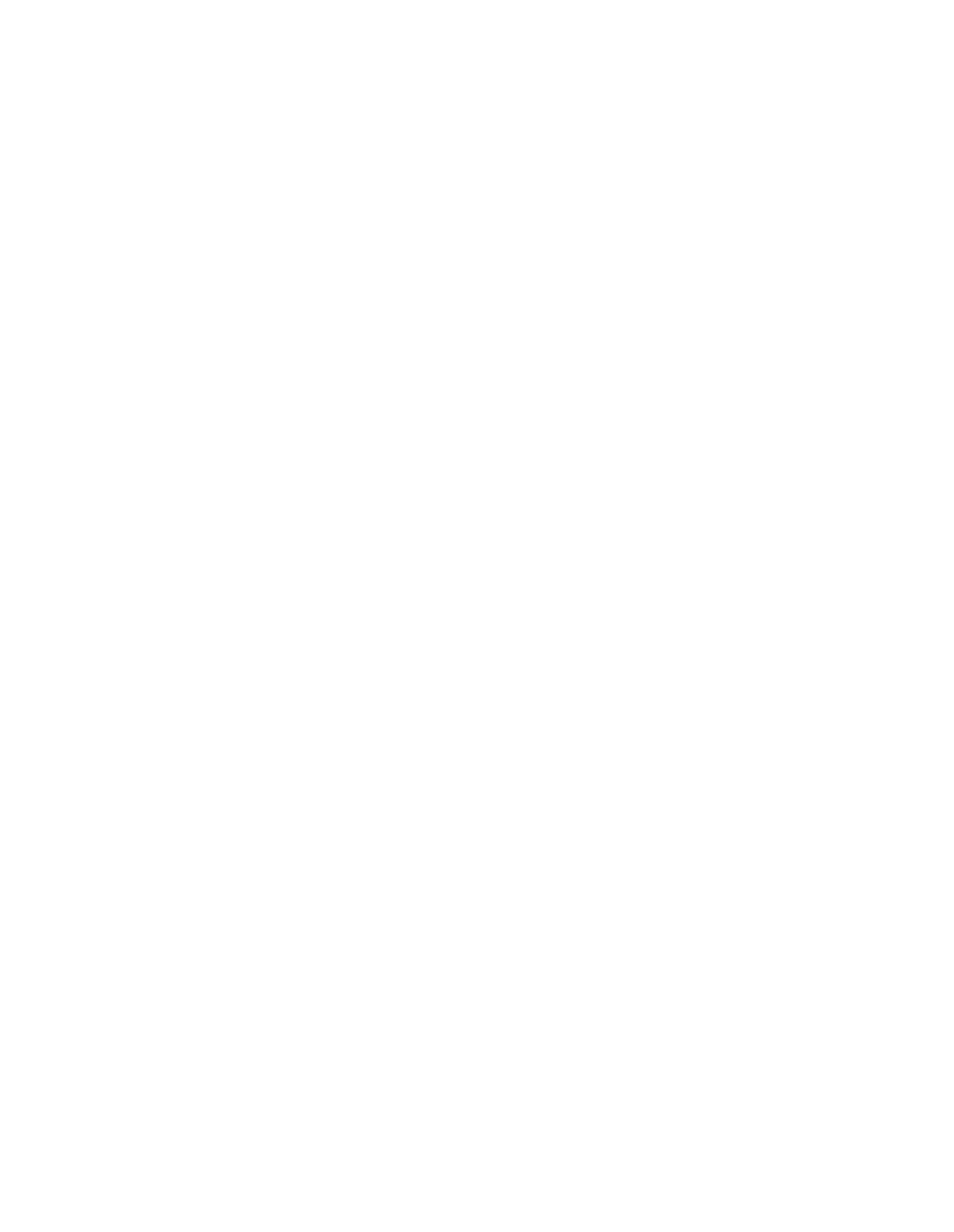reports of such reviews to the Department. Respondent expressed regret for not being more diligent in complying with this condition of this Consent Order, and he also testified that he did not realize how difficult it was to retain the services of a Department-approved supervisor. Tr. pp. 49-54, 81-84, 97-98, 103-109, 114, 119-120. As of the date of the hearing, Respondent was still in the process of referring names of potential supervisors to the Department for approval. Tr. pp. 52-53, 84-85, 112.

With respect to the allegation that Respondent continued to practice during the "45 day" time out period," Respondent adamantly denied that this was true. Tr. p. 44, 59. Respondent testified that as soon as he was made aware of the restriction, he stopped practicing as a physical therapist and, as the owner of the practice, performed only administrative work during that time. FF 5; Tr. pp. 44, 58-59. Furthermore, Respondent's testimony is corroborated by the report submitted by the Department investigator, Jay Falcioni, who did not find any evidence that Respondent was practicing as a physical therapist during his unannounced inspection of Respondent's practice on April 9, 2015. Dept. Ex. 2, pp. 11-12.

Respondent also testified that prior to this "45 day time out period," he and the other practitioners in his office believed that it was more professional for the receptionist to infonn callers that he was with a patient rather than respond that he was busy. Tr. pp. 56-57, 112-113, 117. However, Respondent failed to give his receptionist alternative instructions regarding how to answer the phone when he was not practicing. Respondent conceded that instructing his staff to inform callers that he was with a patient when he was not, was not truthful and was not the best way to handle that situation. Tr. pp. 121-122.

Although Respondent's violations of the Consent Order constitute conduct subject to disciplinary action in accordance with Conn. Gen. Stat.  $\S$  19a-17 and  $\S$  20-73a(a), the Board finds that Respondent demonstrated remorse and candor through his testimony, and has also accepted responsibility for his failure to be more diligent in complying with all of the terms and conditions of the Consent Order. As such, the Board finds that Respondent can resume practice as a physical therapist with reasonable skill and safety to public health, under the terms and conditions of the following order.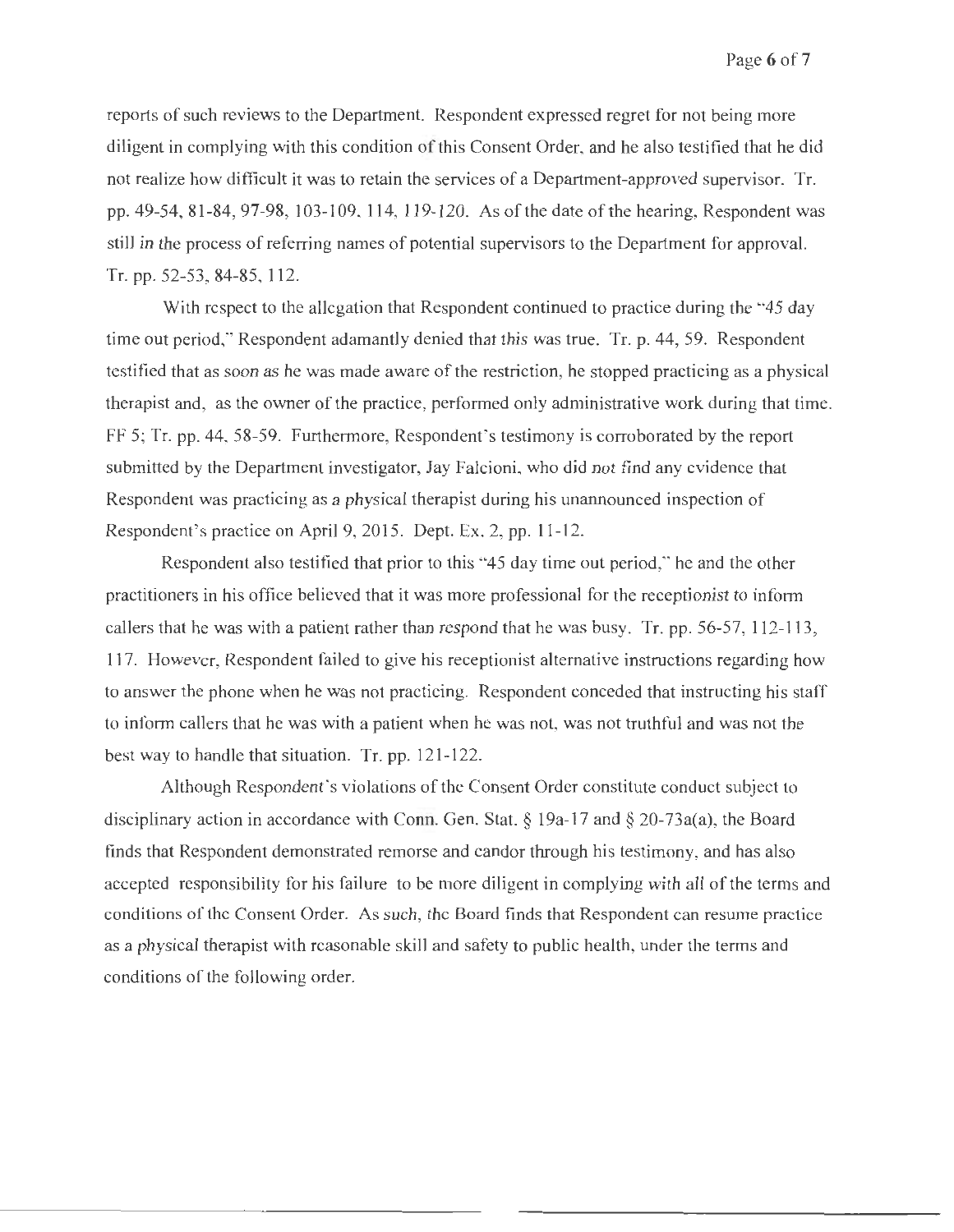## **ORDER**

Based upon the record in this case, the above findings of fact and the conclusions of law, and pursuant to the authority vested in it by Conn. Gen. Stat. § 19a-17 and § 20-73a(a), the Board orders the following in the case of Petition No. 2015-235, concerning license number 005897 to practice physical therapy held by Todd Roberts:

- I. The suspension of Respondent's license shall remain in place until Respondent has retained the services of a supervisor approved by the Department.
- 2. Following such suspension, Respondent's license shall remain on probation under the same terms and conditions of the Consent Order in Petition No. 2013-209 (Dept. Ex. 1), dated September 30, 2014, and effective on October 1, 2014.
- 3. Such Consent Order shall remain in full force and effect until September 30, 2016.
- 4. All correspondence and reports are to be addressed to:

**Olive Tronchin, HPA** Practitioner Licensing and Investigation Section Department of Public Health 410 Capitol Avenue, MS #1HSR P.O. Box 340308 Hartford, CT 06134-0308

This Memorandum of Decision has no bearing on any criminal liability without the written consent of the Director of the Medicaid Fraud Control or the Bureau Chief of the Division of Criminal Justice's Statewide Prosecution Bureau.

Connecticut Board of Examiners of Physical Therapists

Nev. 24, 2015

Mary Four frances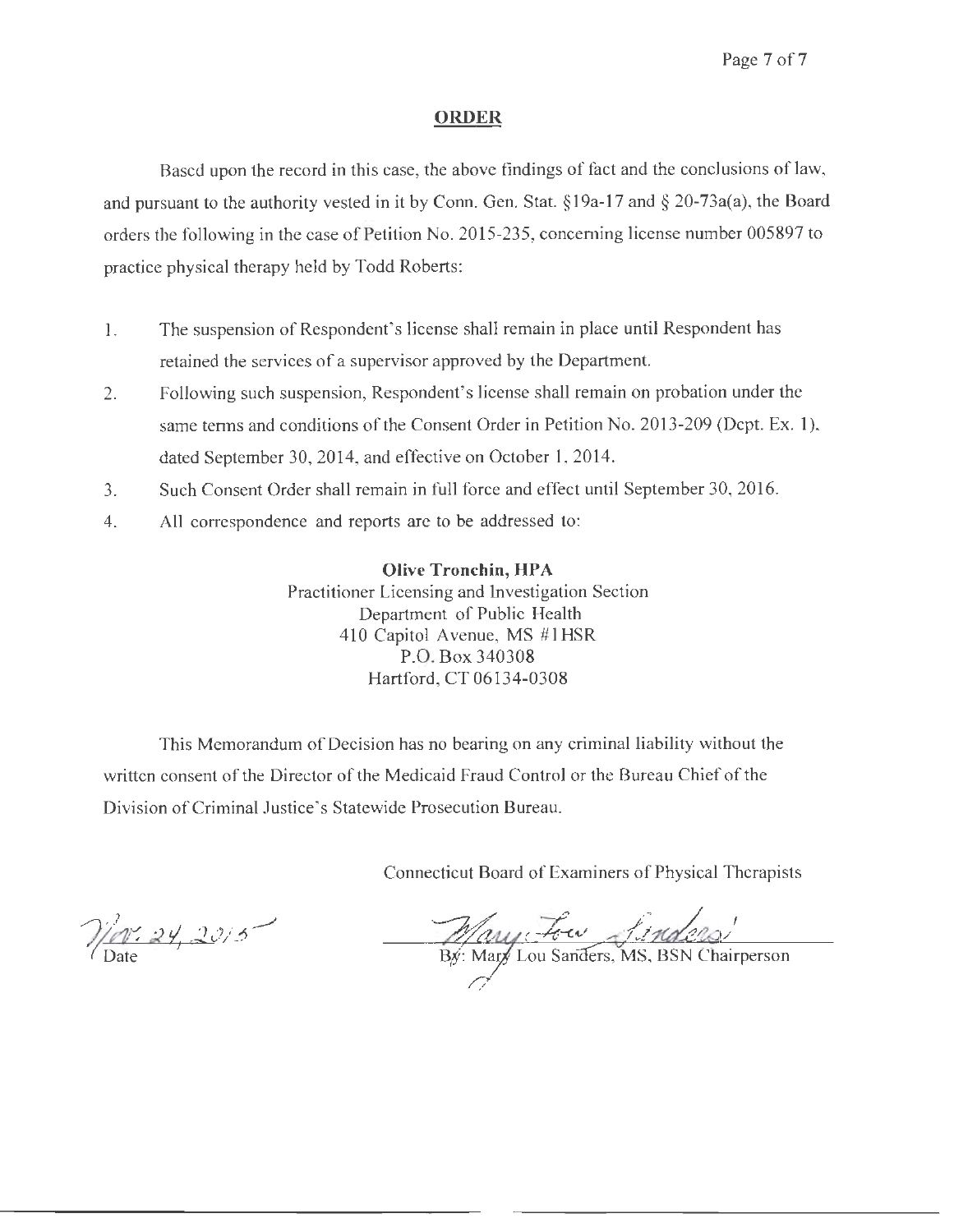## **STATE OF CONNECTICUT** DEPARTMENT OF PUBLIC HEALTH HEALTHCARE QUALITY AND SAFETY BRANCH

In re: Todd Roberts, P.T.

 $\mathcal{M}$ 

Petition No. 2013-209

### **CONSENT ORDER**

WHEREAS, Todd Roberts of Old Saybrook, Connecticut (hereinafter "respondent") has been issued license number 005897 to practice physical therapy by the Department of Public Health (hereinafter "the Department") pursuant to Chapter 376 of the General Statutes of Connecticut, as amended; and,

## WHEREAS, the Department alleges that:

- On or around September 25, 2012, respondent pleaded guilty to one count of obstructing a 1. federal audit, in violation of 18 U.S.C. §1516, in the United States District Court, District of Connecticut, United States v. Todd Roberts, Case No. 3:12-CR-211. The allegations against respondent involved attempts to improperly delay a 2009 Medicare audit and inappropriate billing and/or documentation of physical therapy services rendered during the course of approximately April 2007 through March 2010.
- $2.$ The above described facts constitute grounds for disciplinary action pursuant to the General Statutes of Connecticut, §20-73a, including, but not limited to:
	- $§20-73a(1);$ a.
	- b.  $\S20-73a(2)$ ; and/or,
	- $§20-73a(7)$ . c.

WHEREAS, respondent, in consideration of this Consent Order, has chosen not to contest this matter and agrees that for purposes of this or any future proceedings before the Connecticut State Board of Examiners for Physical Therapists (hereinafter "the Board"), this Consent Order shall **GENERLCO** 5/98 7B-1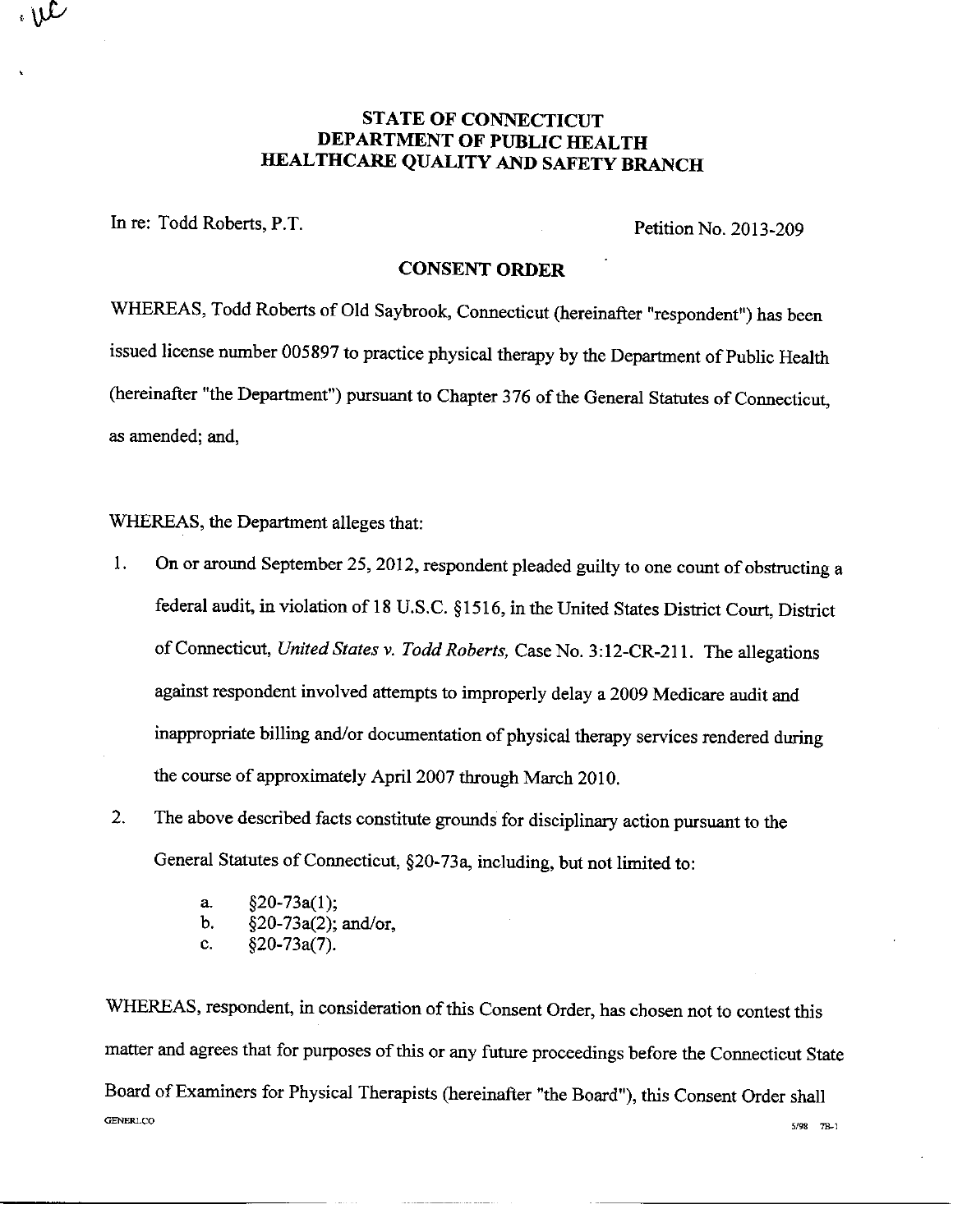have the same effect as if proven and ordered after a full hearing held pursuant to §§19a-10, 19a-14, 19a-17 and 20-73a of the General Statutes of Connecticut.

NOW THEREFORE, pursuant to §§19a-14, 19a-17 and 20-73a of the General Statutes of Connecticut, respondent hereby stipulates and agrees to the following:

- 1. Respondent waives his right to a hearing on the merits of this matter.
- Respondent's license number 005897 to practice as a physical therapist in the State of  $2.$ Connecticut is hereby reprimanded.
- Respondent shall pay a civil penalty of five-thousand dollars (\$5,000.00) by certified or 3. cashier's check payable to "Treasurer, State of Connecticut." The check shall reference the Petition Number on the face of the check, and shall be payable at the time respondent submits the executed Consent Order to the Department.
- 4. Respondent's license shall be placed on probation for a period of eighteen months under the following terms and conditions:
	- Respondent shall obtain at his own expense, the services of a physical therapist, prea. approved by the Department (hereinafter "supervisor"), to conduct a quarterly random review of twenty percent (20%) or twenty of respondent's patient records, including patient billing records, whichever is the larger number. In the event respondent has twenty (20) or fewer patients, the supervisor shall review all of respondent's patient records, including patient billing records.
		- $(1)$ Respondent shall provide a copy of this Consent Order to his practice supervisor. Respondent's supervisor shall furnish written confirmation to the Department of his or her engagement in that capacity and receipt of a copy of this Consent Order within fifteen (15) days of the effective date of this Consent Order.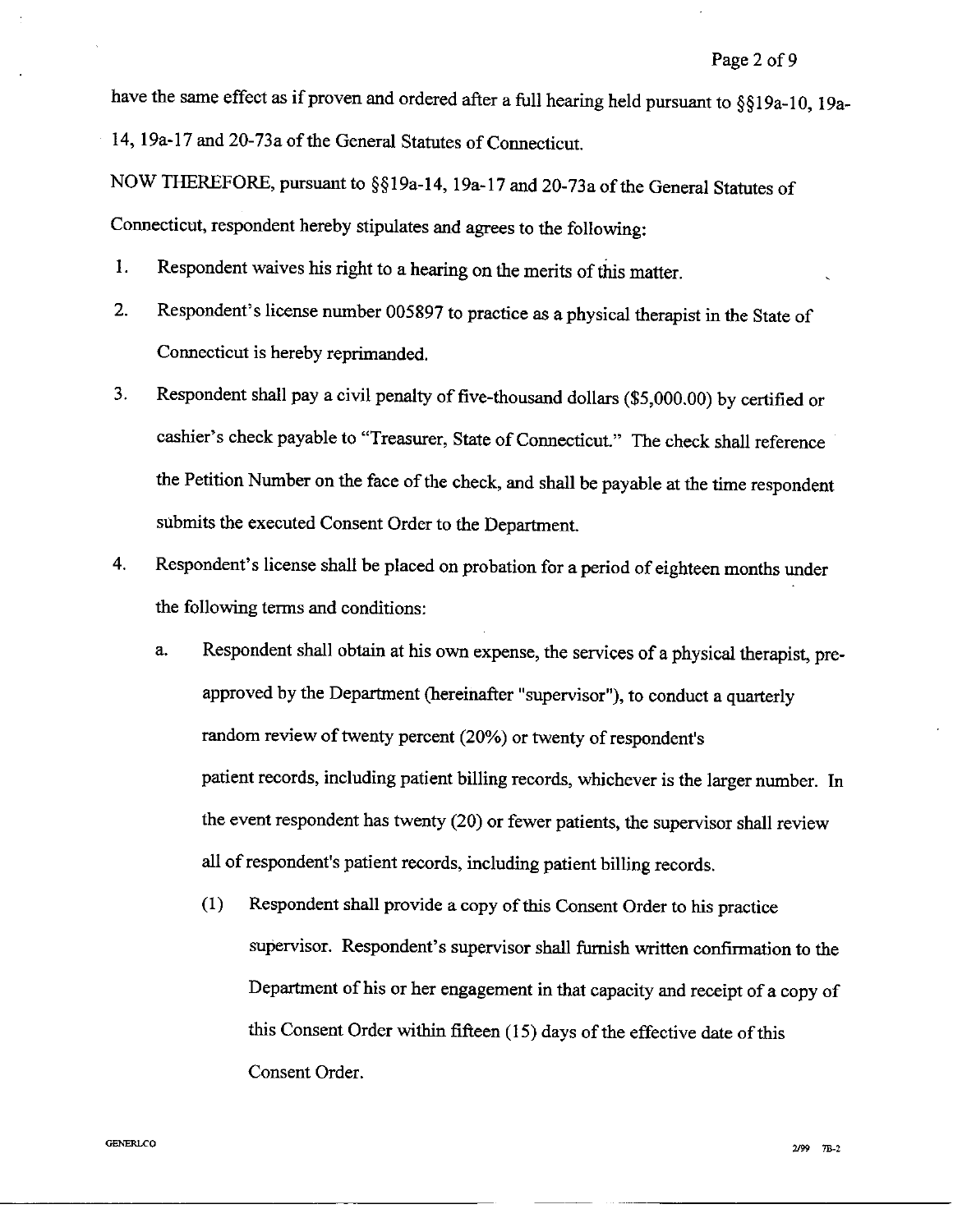- $(2)$ Respondent's supervisor shall conduct such review and meet with him not less than once every quarter for the duration of his probationary period.
- $(3)$ The supervisor shall have the right to monitor respondent's practice by any other reasonable means which he or she deems appropriate. Respondent shall fully cooperate with the supervisor in providing such monitoring.
- $(4)$ Respondent shall be responsible for providing written supervisor reports directly to the Department quarterly for the duration of the probationary period. Such supervisor's reports shall include documentation of dates and duration of meetings with respondent, number and a general description of the patient records and patient billing records reviewed, additional monitoring techniques utilized, and statement that respondent is practicing with reasonable skill and safety and with appropriate billing practices.
- $\mathbf b$ . Within the first four months of the probationary period, respondent shall attend and successfully complete a course in professional ethics, pre-approved by the Department. Within fourteen days of the completion of such coursework, respondent shall provide the Department with proof, to the Department's satisfaction, of the successful completion of such course.
- 5. All correspondence and reports are to be addressed to:

Practitioner Compliance and Monitoring Unit Department of Public Health 410 Capitol Avenue, MS #12HSR P.O. Box 340308 Hartford, CT 06134-0308

All reports required by the terms of this Consent Order shall be due according to a 6. schedule to be established by the Department of Public Health.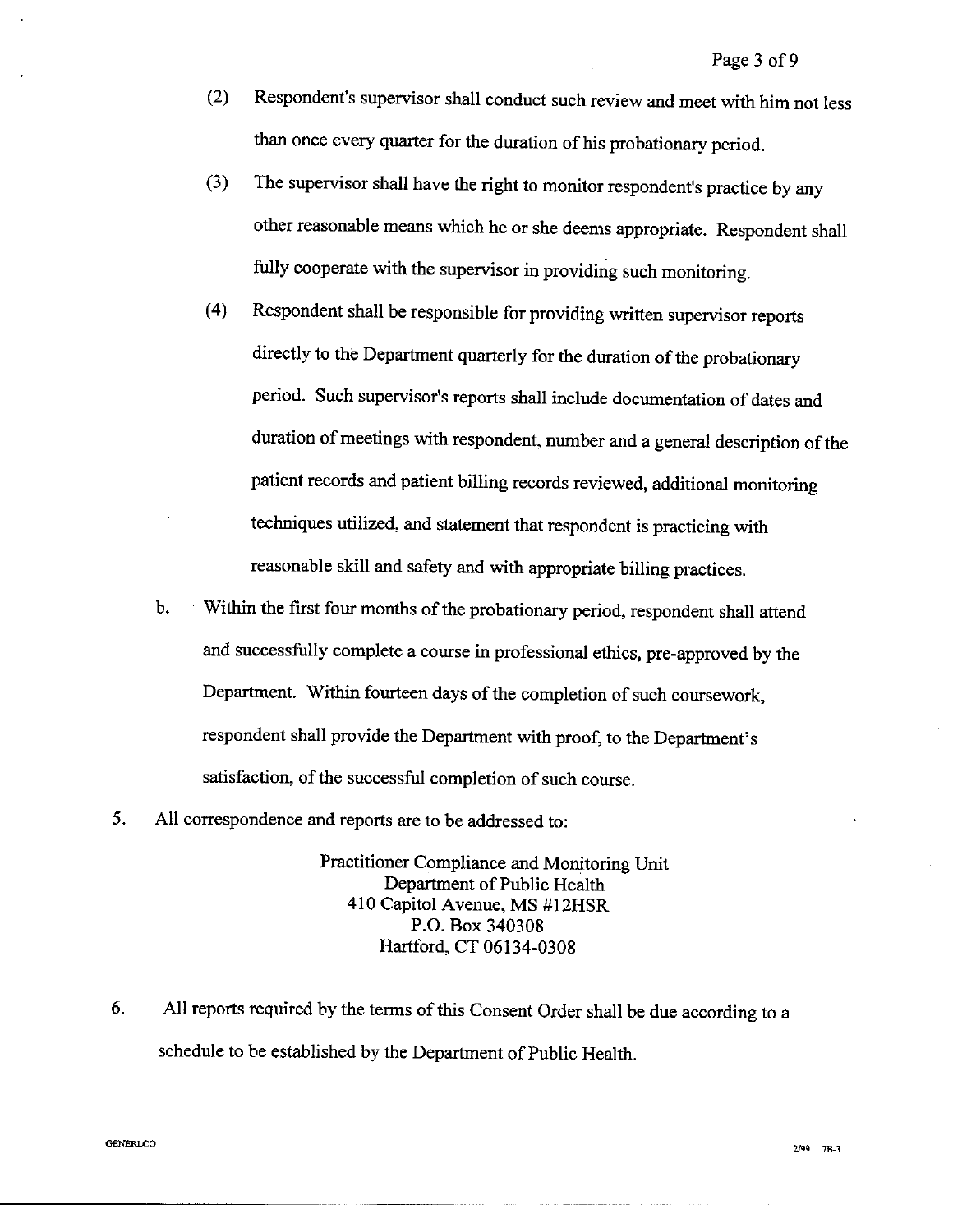- Respondent shall comply with all state and federal statutes and regulations applicable to  $7.$ his licensure.
- Respondent shall pay all costs necessary to comply with this Consent Order. 8.
- Any alleged violation of any provision of this Consent Order may result in the following  $9<sub>1</sub>$ procedures at the discretion of the Department:
	- a. The Department shall notify respondent in writing by first-class mail that the term(s) of this Consent Order have been violated, provided that no prior written consent for deviation from said term(s) has been granted.
	- Said notification shall include the acts or omission(s) which violate the term(s) of b. this Consent Order.
	- $\mathbf{C}$ . Respondent shall be allowed fifteen (15) days from the date of the mailing of notification required in paragraph 9a above to demonstrate to the satisfaction of the Department that he has complied with the terms of this Consent Order or, in the alternative, that he has cured the violation in question.
	- d. If respondent does not demonstrate compliance or cure the violation within the fifteen (15) days specified in the notification of violation to the satisfaction of the Department, he shall be entitled to a hearing before the Board which shall make a final determination of the disciplinary action to be taken.
	- e. Evidence presented to the Board by either the Department or respondent in any such hearing shall be limited to the alleged violation(s) of the term(s) of this Consent Order.
- In the event respondent is not employed as a physical therapist for periods of thirty (30) 10. consecutive days or longer, respondent shall notify the Department in writing. Such periods of times shall not be counted in reducing the probationary period covered by this

Consent Order and such terms shall be held in abeyance. During such time period, GENERLCO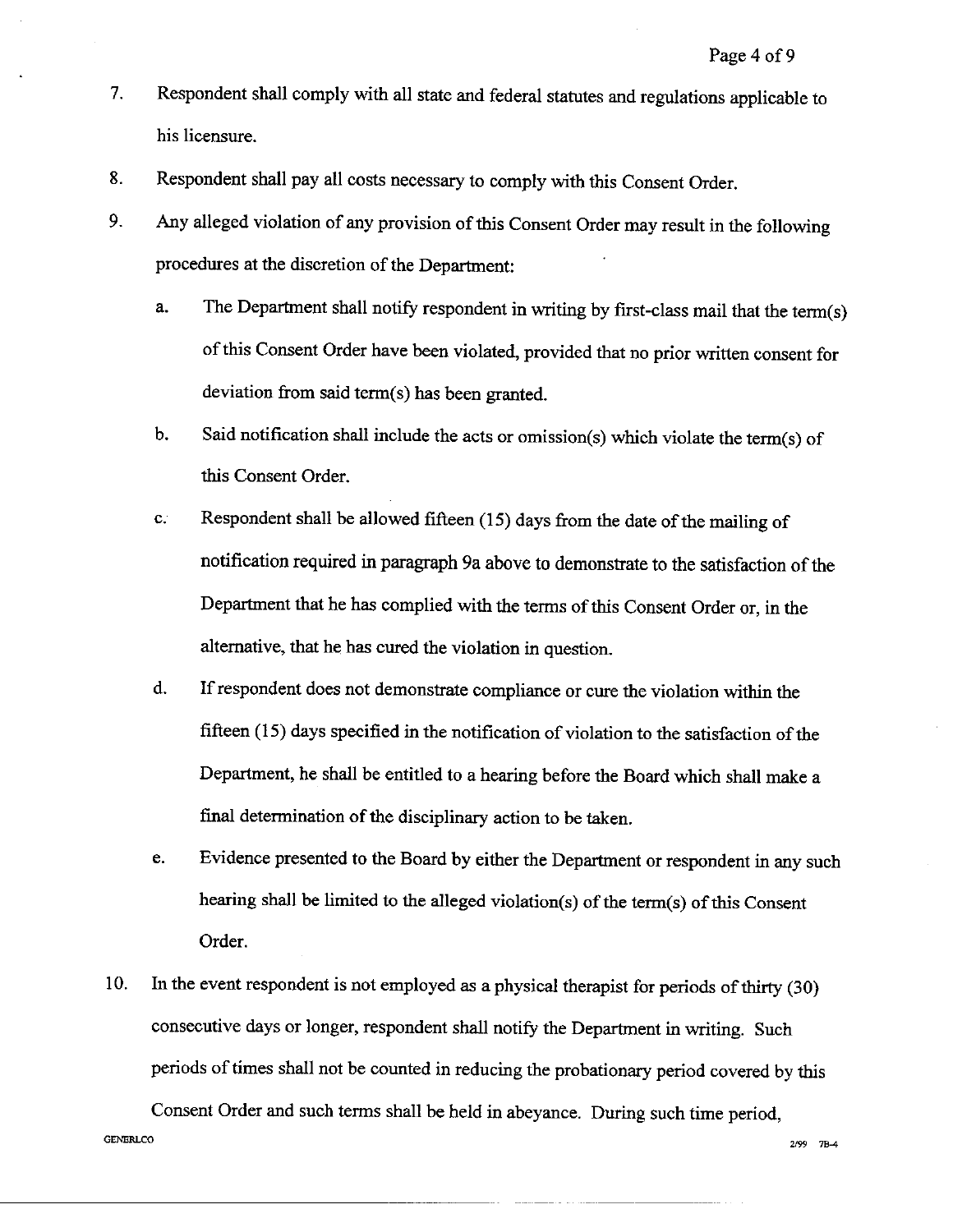respondent shall not be responsible for complying with the terms of probation of this Consent Order. In the event respondent resumes the practice of physical therapy, respondent shall provide the Department with thirty (30) days prior written notice. Respondent shall not return to the practice of physical therapy without written preapproval from the Department. Respondent agrees that the Department, in its complete discretion, may require additional documentation from respondent and/or require respondent to satisfy other conditions or terms as a condition precedent to respondent's return to practice. Respondent understands that any return to the practice of physical therapy without pre-approval from the Department shall constitute a violation of this Consent Order and may subject the respondent to further disciplinary action.

- 11. If, during the period of probation, respondent practices physical therapy outside Connecticut, he shall provide written notice to the Department concerning such employment. During such time period, respondent shall not be responsible for complying with the terms of probation of this Consent Order, and such time period shall not be counted in reducing the probationary period covered by this Consent Order. Respondent may comply with the terms of probation while practicing outside Connecticut if pre-approved by the Department. In the event respondent intends to return to the practice of physical therapy in Connecticut, respondent shall provide the Department with thirty (30) days prior written notice and agrees to comply with all terms and conditions contained in paragraph 4 above.
- $12.$ In the event respondent violates any term of this Consent Order, said violation may also constitute grounds for the Department to seek a summary suspension of his license before the Board.
- Legal notice shall be sufficient if sent to respondent's last known address of record 13. reported to the Practitioner Licensing and Investigations Section of the Healthcare Quality and Safety Branch of the Department.

**GENERLCO**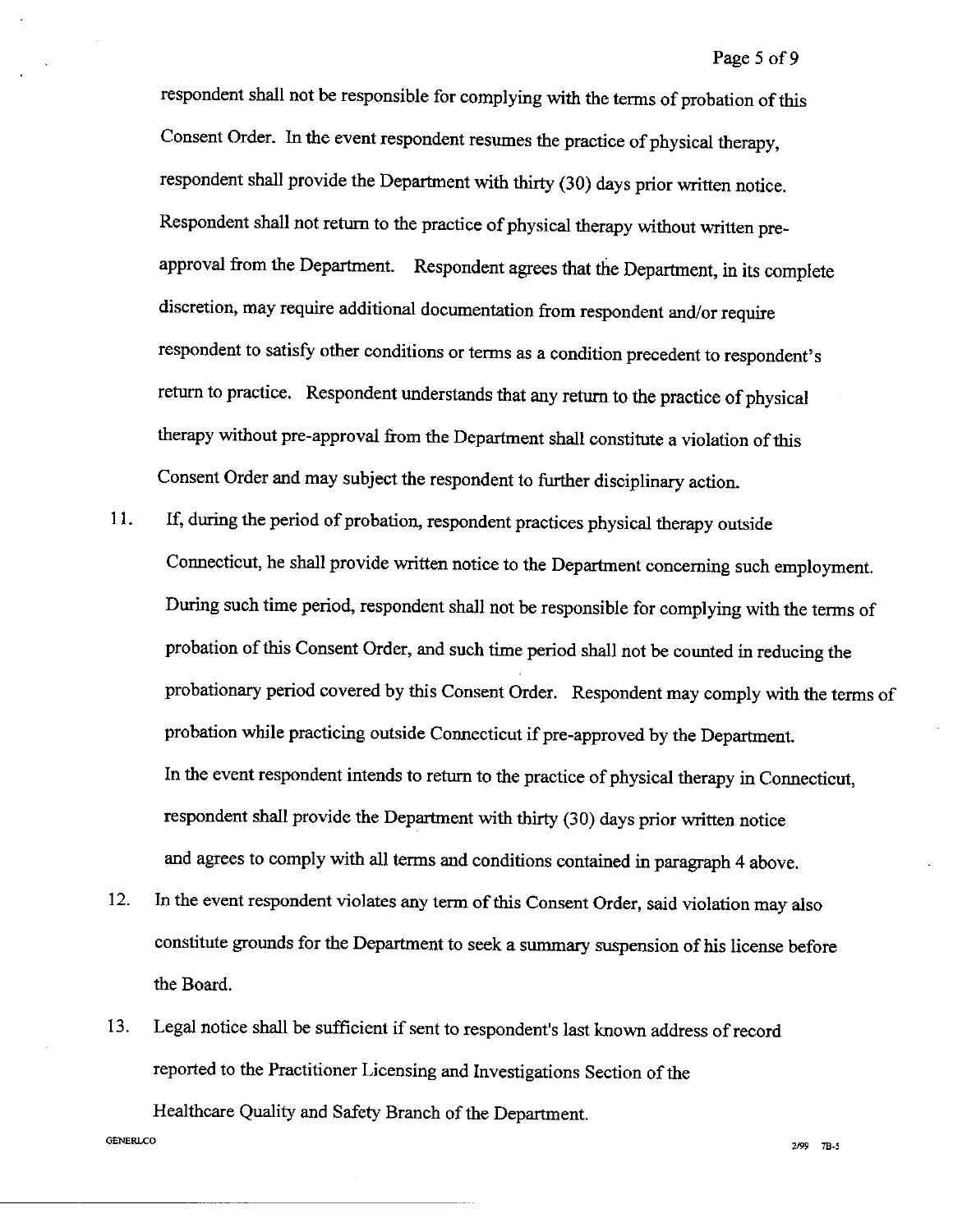- This Consent Order is effective on the first day of the month immediately following the 14. date this Consent Order is accepted and ordered by the Board.
- Respondent understands this Consent Order shall be deemed as a public document and 15. evidence of the above admitted violations shall be deemed true in any proceeding before the Board in which his compliance with this Consent Order or with §20-73a of the General Statutes of Connecticut, as amended, is at issue. Further, respondent understands that any discipline imposed by this Consent Order shall be reported to the National Practitioner Data Bank and the Healthcare Integrity and Protection Data Bank maintained by the United States Department of Health and Human Services.
- In the event respondent violates a term of this Consent Order, respondent agrees 16. immediately to refrain from practicing as a physical therapist, upon request by the Department, for a period not to exceed 45 days. During that time period, respondent further agrees to cooperate with the Department in its investigation of the violation. Respondent further agrees that failure to cooperate with the Department in its investigation during said 45 day period shall constitute grounds for the Department to seek a summary suspension of respondent's license. In any such summary action, respondent stipulates that failure to cooperate with the Department's investigation shall be considered by the Board and shall, as a matter of law, constitute a clear and immediate danger as required pursuant to Connecticut General Statutes, sections 4-182(c) and 19a-17(c). The Department and respondent understand that the Board has complete and final discretion as to whether a summary suspension is ordered.
- 17. Any extension of time or grace period for reporting granted by the Department shall not be a waiver or preclude the Department from taking action at a later time. The Department shall not be required to grant future extensions of time or grace periods.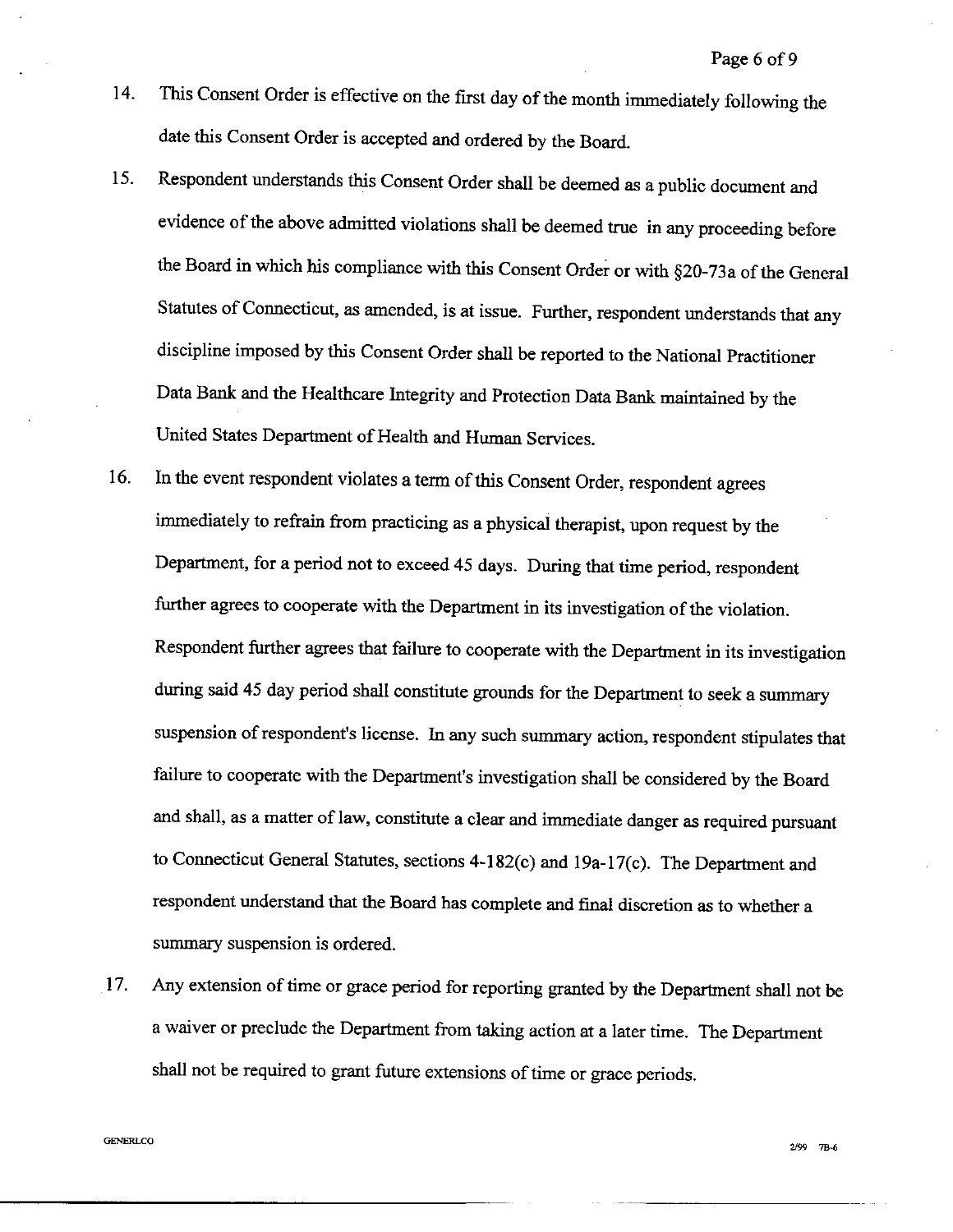- 18. This Consent Order and terms set forth herein are not subject to reconsideration, collateral attack or judicial review under any form or in any forum. Respondent understands that this Consent Order shall not be subject to modification as a result of any claim that the terms contained herein may result in action by third parties, including, but not limited to, healthcare facilities and/or credentialing or licensure boards. Respondent assumes all responsibility for assessing such actions prior to the execution of this document. Further, this Order is not subject to appeal or review under the provisions of Chapters 54 or 368a of the General Statutes of Connecticut, provided that this stipulation shall not deprive respondent of any rights that he may have under the laws of the State of Connecticut or of the United States.
- This Consent Order is a revocable offer of settlement which may be modified by mutual 19. agreement or withdrawn by the Department at any time prior to its being executed by the last signatory.
- Respondent permits a representative of the Department to present this Consent Order and **20.** the factual basis for this Consent Order to the Board. Respondent understands that the Board has complete and final discretion as to whether this executed Consent Order is approved or accepted. Respondent hereby waives any claim of error that could be raised that is related to or arises during the course of the Board's discussions regarding whether to approve or reject this Consent Order and/or a Board member's participation during this process, through the Board member's review or comments, including but not limited to bias or reliance on evidence outside the administrative record if this matter proceeds to a hearing on a statement of charges resulting in a proposed decision by the Board and/or a panel of the Board and a final decision by the Board.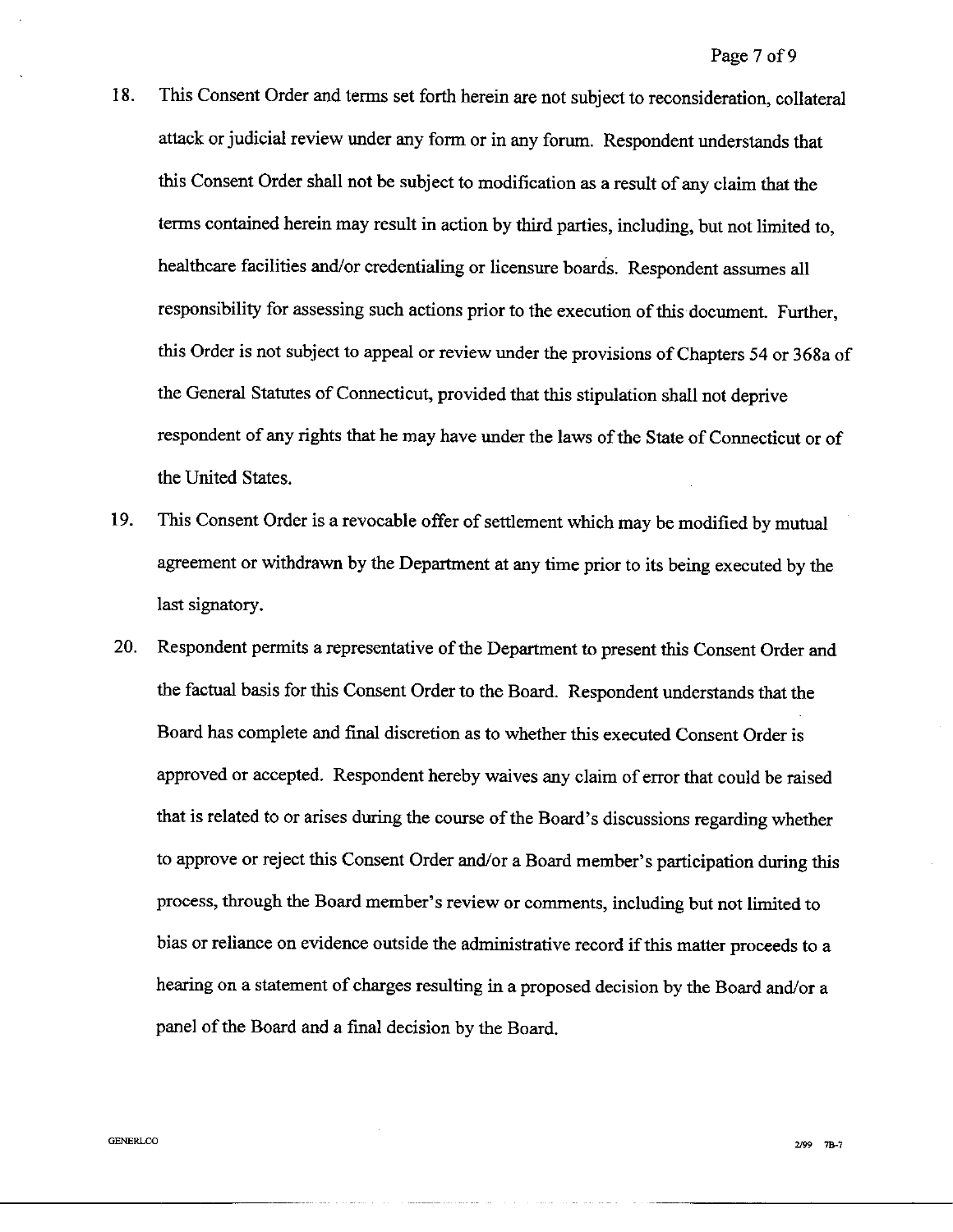- Respondent understands and agrees that he is responsible for satisfying all of the terms of 21. this Consent Order during vacations and other periods in which he is away from his residence.
- Respondent has the right to consult with an attorney prior to signing this document. 22.
- The execution of this document has no bearing on any criminal liability without the 23. written consent of the Director of the Medicaid Fraud Control Unit or the State's Attorney's Office where the allegation occurred or Bureau Chief of the applicable unit in the Chief State's Attorney's Office. The purpose of this Consent Order is to resolve the pending administrative license disciplinary petition only, and is not intended to affect any civil or criminal liability or defense.
- This Consent Order embodies the entire agreement of the parties with respect to this case. 24. All previous communications or agreements regarding the subject matter of this consent order, whether oral or written, between the parties are superseded unless expressly incorporated herein or made a part hereof.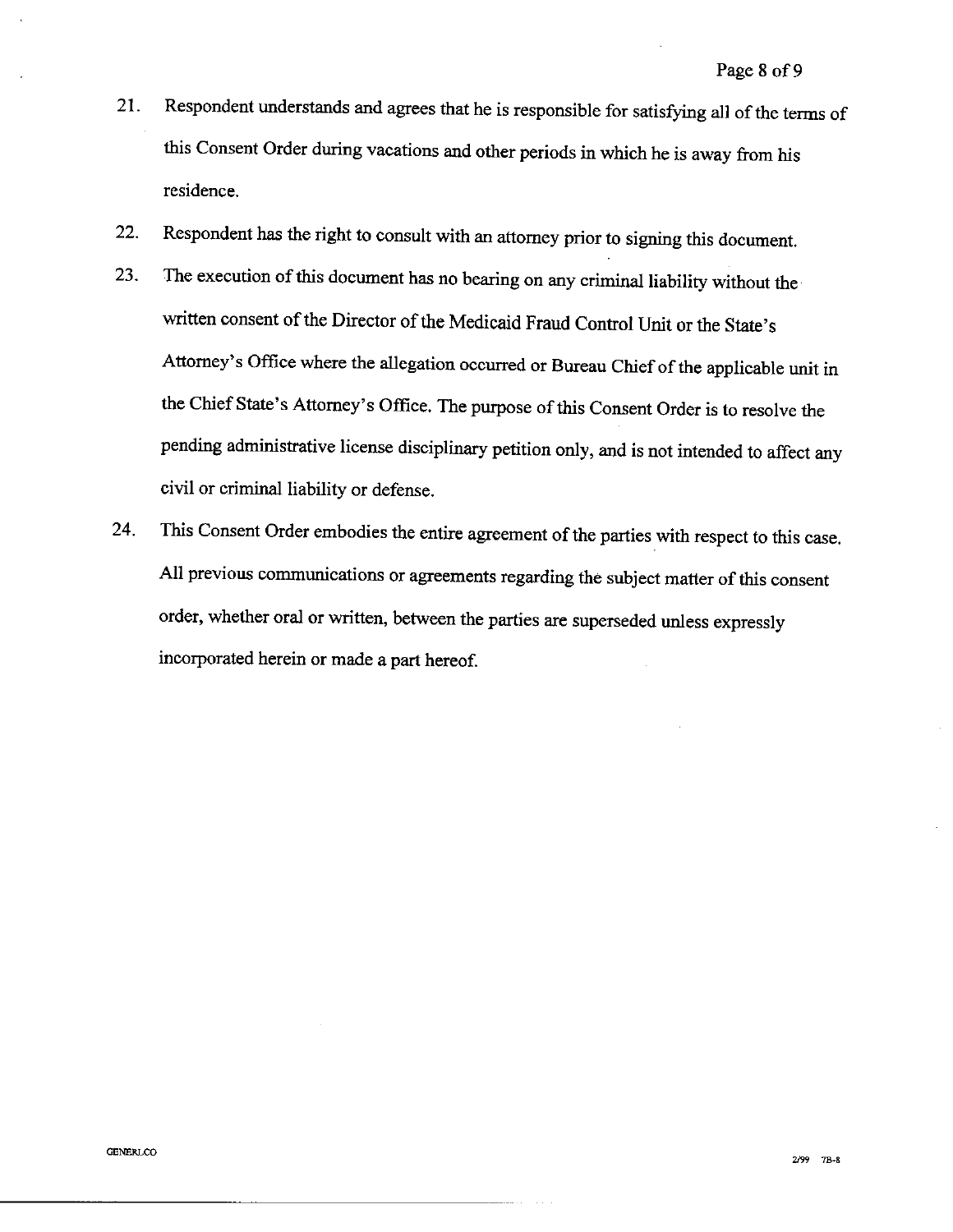I, Todd Roberts, have read the above Consent Order, and I stipulate and agree to the terms as set forth therein. I further declare the execution of this Consent Order to be my free act and deed.

Todd Roberts, P.T.

Subscribed and sworn to before me this 25 day of  $JJ\rightarrow$ 2014.

Notary Public or person authorized by law to administer an oath or affirmation<br>Commission of the Curt

The above Consent Order having been presented to the duly appointed agent of the

Commissioner of the Department of Public Health on the  $28^{1/2}$  day of

2014, it is hereby accepted.

Kathleen Benluron and Kathleen Boulucae<br>Jennifer Filippone, Section Chief - Public Health Service Practitioner Licensing and Investigations Healthcare Quality and Safety Branch

The above Consent Order having been presented to the duly appointed agent of the Connecticut State Board of Examiners for Physical Therapist on the 30th day of *Replenber* 2014, it is hereby ordered and accepted.

 $MSPSL$ 

Connectieut State Board of Examiners for Physical Therapists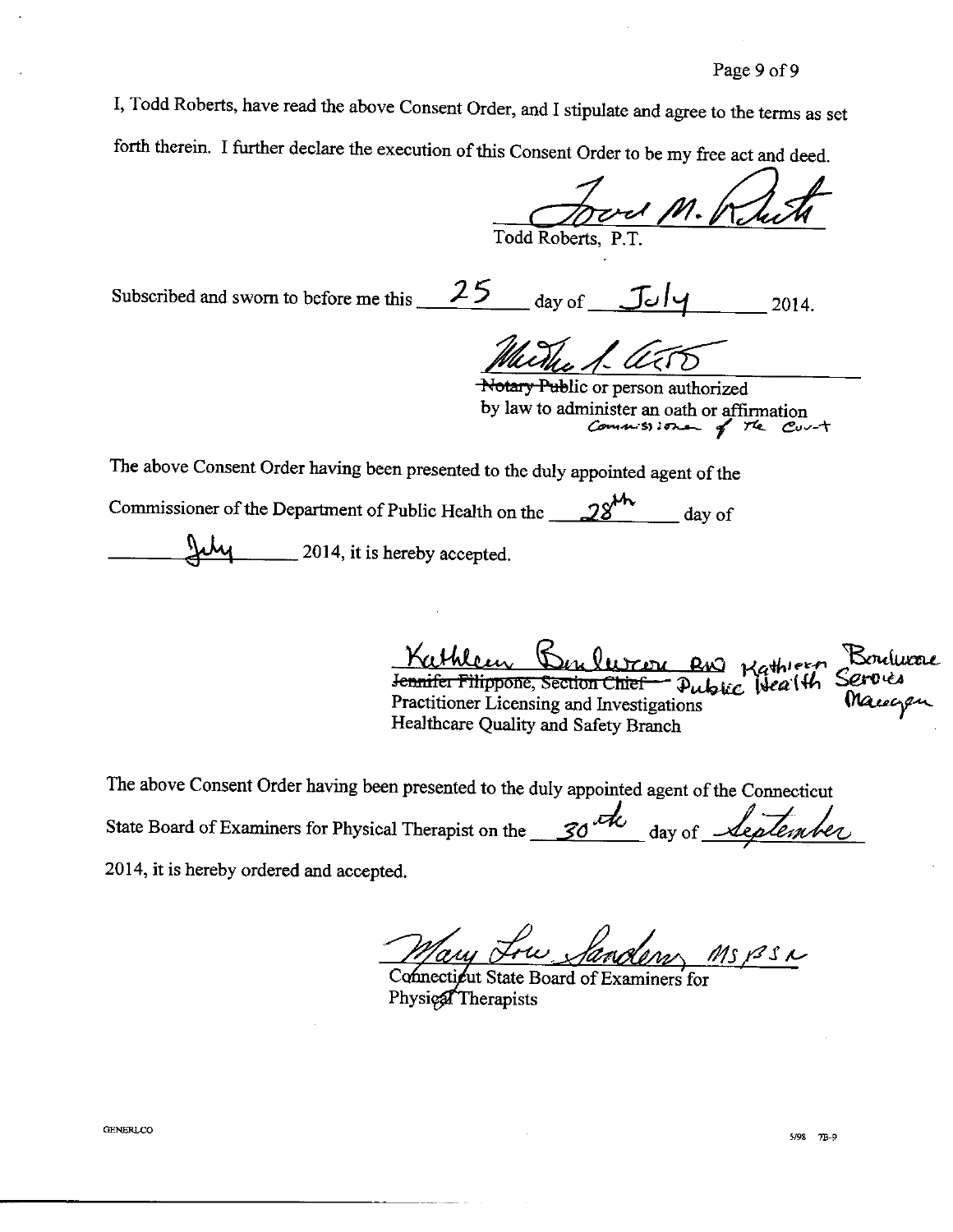## Letter from Todd Roberts

 $529 - 20$ 

On January 14, 2016 I voluntarily surrendered my Physical Therapist license. Earlier I had been involved with an action brought by the Department of Public Health, Pet, No. 2105-235. There had been an order of summary suspension issued for July 14, 2015. Earlier, the Board of Examiners for Physical Therapists, the "board" in the matter 2013-209 on or about October 30, 2014, had placed my license on probation for 18 months, based on my plea of guilty to obstructing a Medicare audit. The Board had put as a condition of probation, in part, that I had to obtain the services of an approved supervisor to conduct random quarterly reviews of my patient records. I failed to get such a supervisor; at the time I did not realize how expensive and how difficult it could be to find such a person, my license was suspended.

There was a second charge that I was practicing while my license was under suspension. I was not doing so. After a full hearing, it was found that there was insufficient evidence that lwas practicing; the charge was then dismissed. After the hearing, the Board found that while I was in violation of the consent order by failing to retain the service of a supervisor therapist, it concluded that I "...demonstrated remorse and candor through my testimony". The Board also found that I had accepted responsibility for my failure to timely find a supervisor; I should have, quite frankly, been more diligent in complying with all the terms of and conditions of the Consent Order... the Board would have reinstated me, according to the Order, if I found someone to supervise my work. I was not successful in doing so. (see November 24, 2015 Memorandum of Decision 2015-235)

As stated, on or about January 14, 2016, after speaking with a DPH employee I signed the paperwork to surrender my license. I believed it best to do this because I wanted to take the time work on different aspects of my life—personal, professional and family. However, it has always been my intention to return to area of practice that I love, being a physical therapist. In the time since my surrender of license, I have come to realize that my talent, passion and mission is to resume my career in the field of physical therapy.

In looking back and reflecting on the events above, I come to realize how much physical therapy meant to me. I have gained much clarity on my situation with the Department, and understand how my actions caused this to happen. In the time away from physical therapy I have worked hard to better myself as a person—in my role as father, professional and contributing citizen to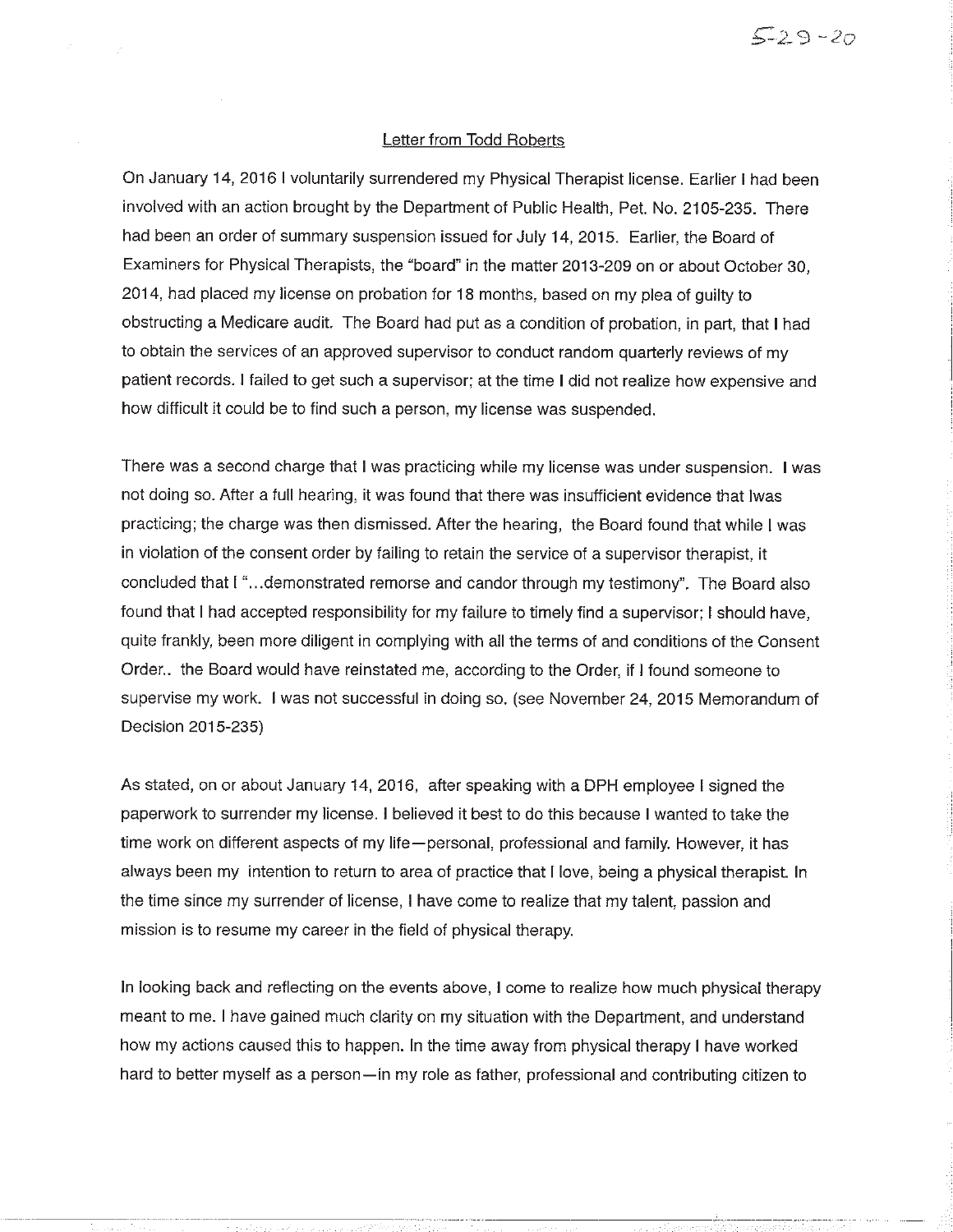society. Professionally, I have worked in positions in health and human services and unrelated fields. These experiences have only reinforced my desire to return and contribute the physical therapy field. I feel I have a lot to offer the profession and can continue to help many people in the years ahead lead healthy lives. I sincerely ask the Board to approve my application for reinstatement. Thank you in advance for your consideration.

 $\cdot$